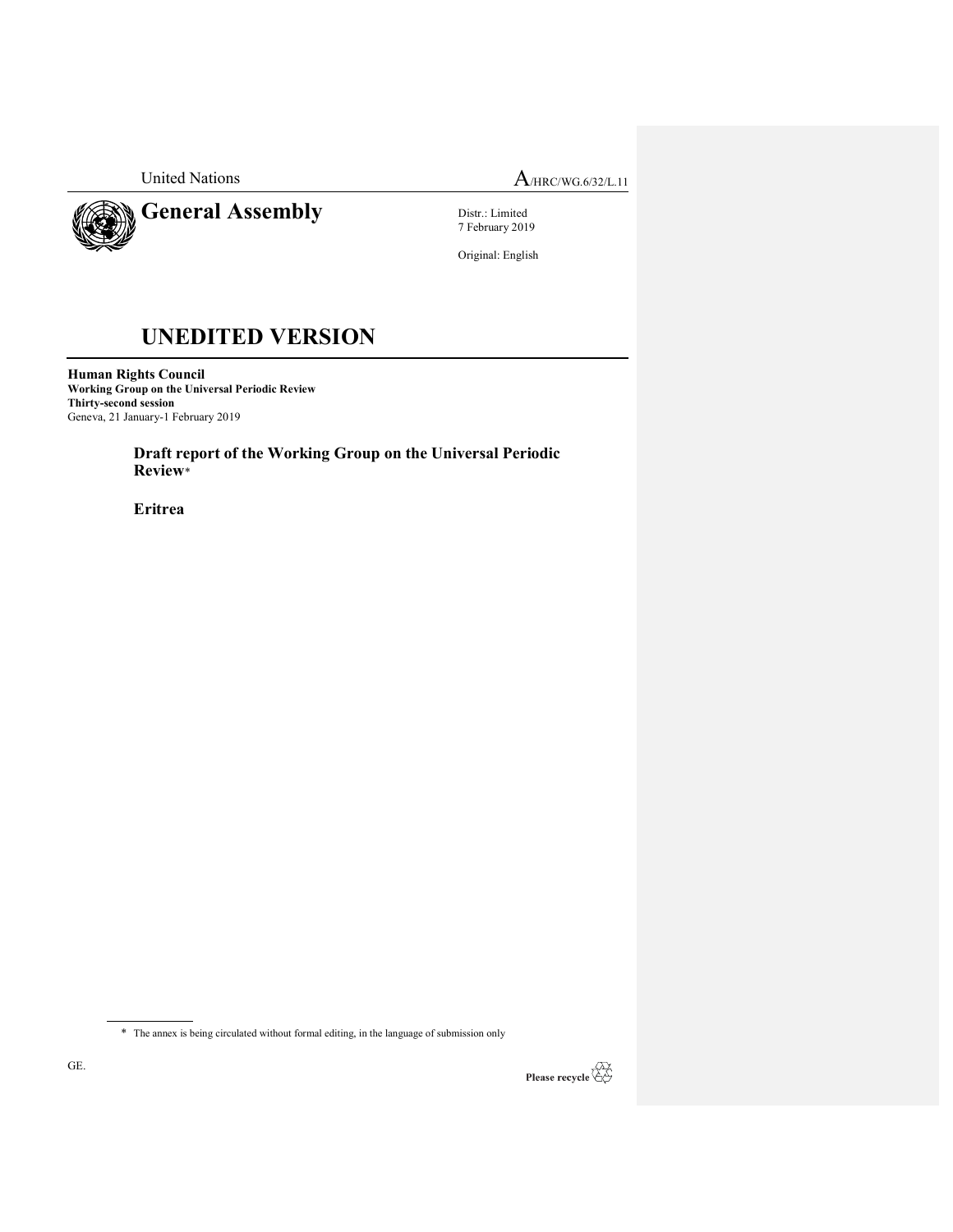## Introduction

The Working Group on the Universal Periodic Review, established in accordance with Human Rights Council resolution 5/1, held its thirty-second session from 21 January to 1 February 2019. The review of Eritrea was held at the 12th meeting, on 28 January 2019. The delegation of Eritrea was headed by Mr. Tesfamichael GERHATU, Ambassador. At its 17th meeting, held on 31 January 2019, the Working Group adopted the report on Eritrea.

2. On 15 January 2019, the Human Rights Council selected the following group of rapporteurs (troika) to facilitate the review of Eritrea: Bahamas, Bangladesh and Rwanda.

3. In accordance with paragraph 15 of the annex to Human Rights Council resolution 5/1 and paragraph 5 of the annex to Council resolution 16/21, the following documents were issued for the review of Eritrea:

 (a) A national report submitted/written presentation made in accordance with paragraph 15 (a) (A/HRC/WG.6/32/ERI/1);

 (b) A compilation prepared by the Office of the United Nations High Commissioner for Human Rights (OHCHR) in accordance with paragraph 15 (b) (A/HRC/WG.6/32/ERI/2);

 (c) A summary prepared by OHCHR in accordance with paragraph 15 (c) (A/HRC/WG.6/32/ERI/3).

4. A list of questions prepared in advance by Angola, Belgium, Germany, United Kingdom of Great Britain and Northern Ireland, Portugal on behalf of the group of friends on NMRF's, United States of America, Switzerland, Sweden, Slovenia and Spain was transmitted to Eritrea through the troika. These questions are available on the website of the universal periodic review.

# I. Summary of the proceedings of the review process

### A. Presentation by the State under review

5. The delegation stated that Eritrea emanated from a liberation struggle for human and people's rights and the dignity of every citizen was central to nation building. Unfortunately, in the past 2 decades the regional tension exacerbated by external existential threats has had a detrimental effect on the efforts of the country to ensure a dignified life for every Eritrean.

6. The transitional codes and the 178 proclamations and 125 legal notices, as well as six regional governance structures and the elected regional and local assemblies continued to serve as an important basis for exercising basic rights and participating in public affairs.

7. Eritrea worked to maximize the implementation of recommendations from the previous review. Unfortunately, this was shadowed by the mandates of the Commission of Inquiry and the Special Rapporteur on the situation of human rights in Eritrea which served ulterior political motives, with no dividend for the protection of human rights and negated the ideals of the universal periodic review mechanism. Those mandates have lost their credibility.

8. The Universal Periodic Review inter-sectoral National Coordinating Body mainstreamed the recommendations, coordinated and monitored their implementation through the Framework for Action (2015-2018). Eighty recommendations out of the 92 supported recommendations were fully implemented and the remaining 12 recommendations were partially implemented. More will be done in the future through a new national development plan.

9. The National Indicative Development Plan, 2014-2018, focused on accelerating socio-economic progress and eradicating poverty. Significant investment was made to advance socio-economic progress and bridge the development gap by focusing on vulnerable groups and areas, including women, children, persons with disabilities and rural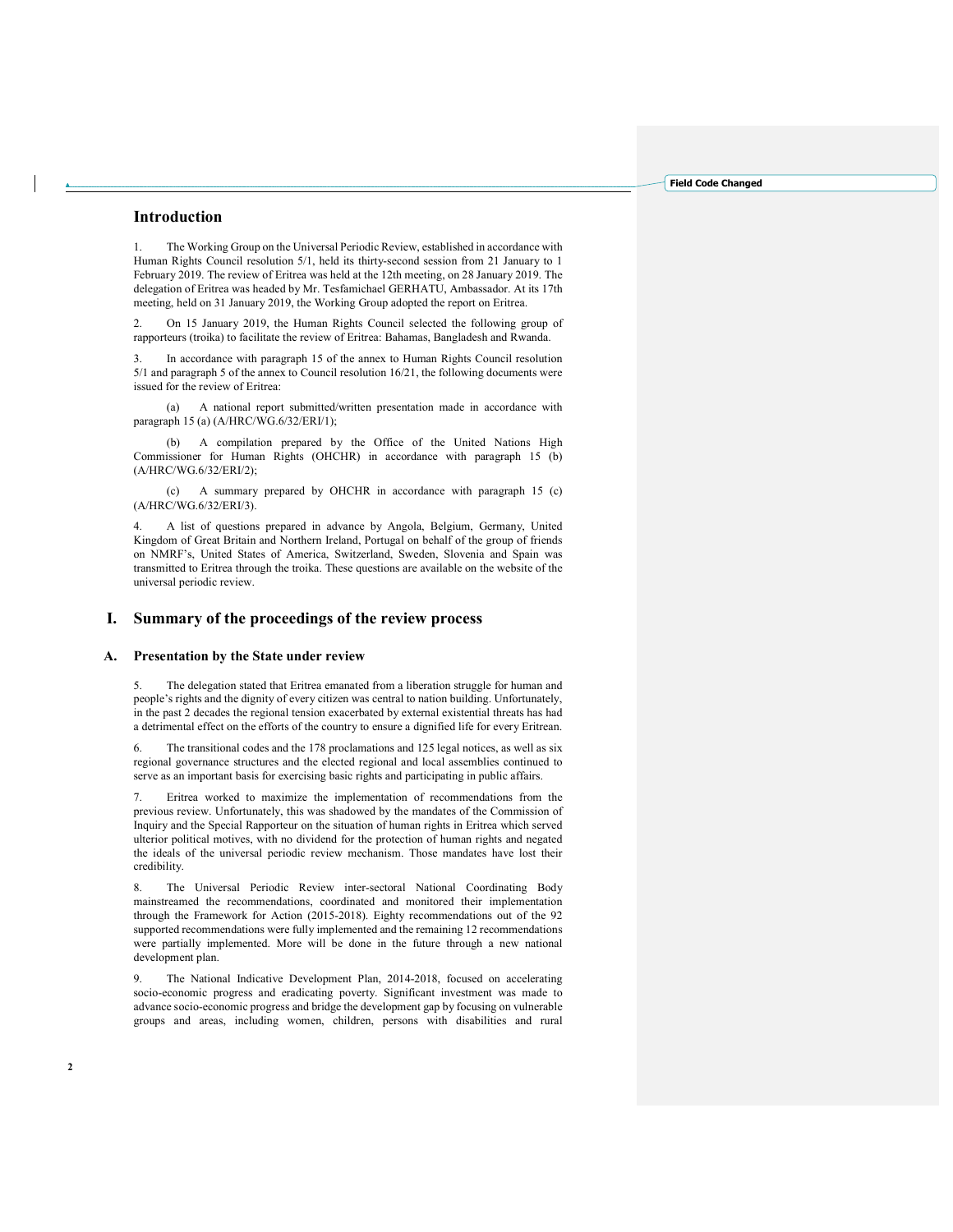communities. Efforts were also directed towards housing, utilities, transportation and communication in order to improve the standard of living.

10. Cultural rights were enshrined in all national laws, the National Charter, the Macro Policy and all other legal and institutional instruments, and practices. UNESCO has recognized the city of Asmara as a World Cultural Heritage for its futurist and modernist architecture.

11. Eritrea's food security efforts transcended linear targets of adequate cereal production commensurate with annual national demand. The irrigation system was expanded and farmers were empowered to increase household and national food security.

12. Eritrea achieved all the health-related Millennium Development Goals and remained committed to the Sustainable Development Goals. Outreach programmes and various campaigns including on vaccination were effective and infant mortality and maternal mortality rates were reduced.

13. Education was free from kindergarten to tertiary levels. The Ministry of Education continued its focus and substantial investment to improve access and quality of education, with special emphasis on rural communities and girls.

14. Advancements were made in the empowerment of women and girls, and in combating discriminatory cultural norms and harmful traditional practices. Grass root movements have become effective instruments in eradicating harmful traditional practices, such as female genital mutilation and early marriage. However, the need for greater coordination and capacity building to strengthen monitoring activities, as well as collection and management of pertinent data remained a challenge.

Reproductive health committees were established as a pilot project in five junior and senior secondary schools in each region, and awareness-raising campaigns were conducted for students on issues relating to gender, reproductive health and sexually transmitted diseases.

16. Yearly action plans were developed and focused on the protection of vulnerable children. Child well-being committees, established at sub-regional level, empowered communities and families across the nation.

17. The Ministry of Labour and Human Welfare implemented policies aimed at ensuring that no person below the age of 18 years, was engaged in an occupation that jeopardized his or her physical, mental, spiritual, moral or social development. The government continued to strengthen monitoring and inspection of the prevalence of child labour at workplaces.

18. Efforts to combat and eradicate trafficking in persons were intensified, including at the regional level through the African Union-Horn of Africa Counter Trafficking Initiative. Many people continued to fall victims to criminal networks of human traffickers. Eritrea has for years called for an independent international body to investigate and bring those responsible to justice.

19. A workshop to finalize a comprehensive national policy on persons with disabilities in May 2015, culminated in an outcome document that charted the needed course of action. Community-based interventions to reintegrate persons with disabilities were strengthened.

20. The Government has expanded access to justice, reviewed legal codes and consolidated the independence and integrity of the judiciary and the prosecution services. To promote efficiency and synergy of the three-tier court system as well as the military court and special court, digitalization of the courts' activities was in progress through software development, electronic data storing and intranet networking. Personnel employed in the justice system have received on-the-job trainings.

21. In May 2015, the new Penal and Civil Codes and their related Procedures were published. They incorporate provisions from international human rights instruments. A nationwide public awareness campaign to introduce the new laws was ongoing.

22. Eritrea was a secular state. Freedoms of thought, conscience, and belief were guaranteed in law. People were not persecuted because of their beliefs, and the government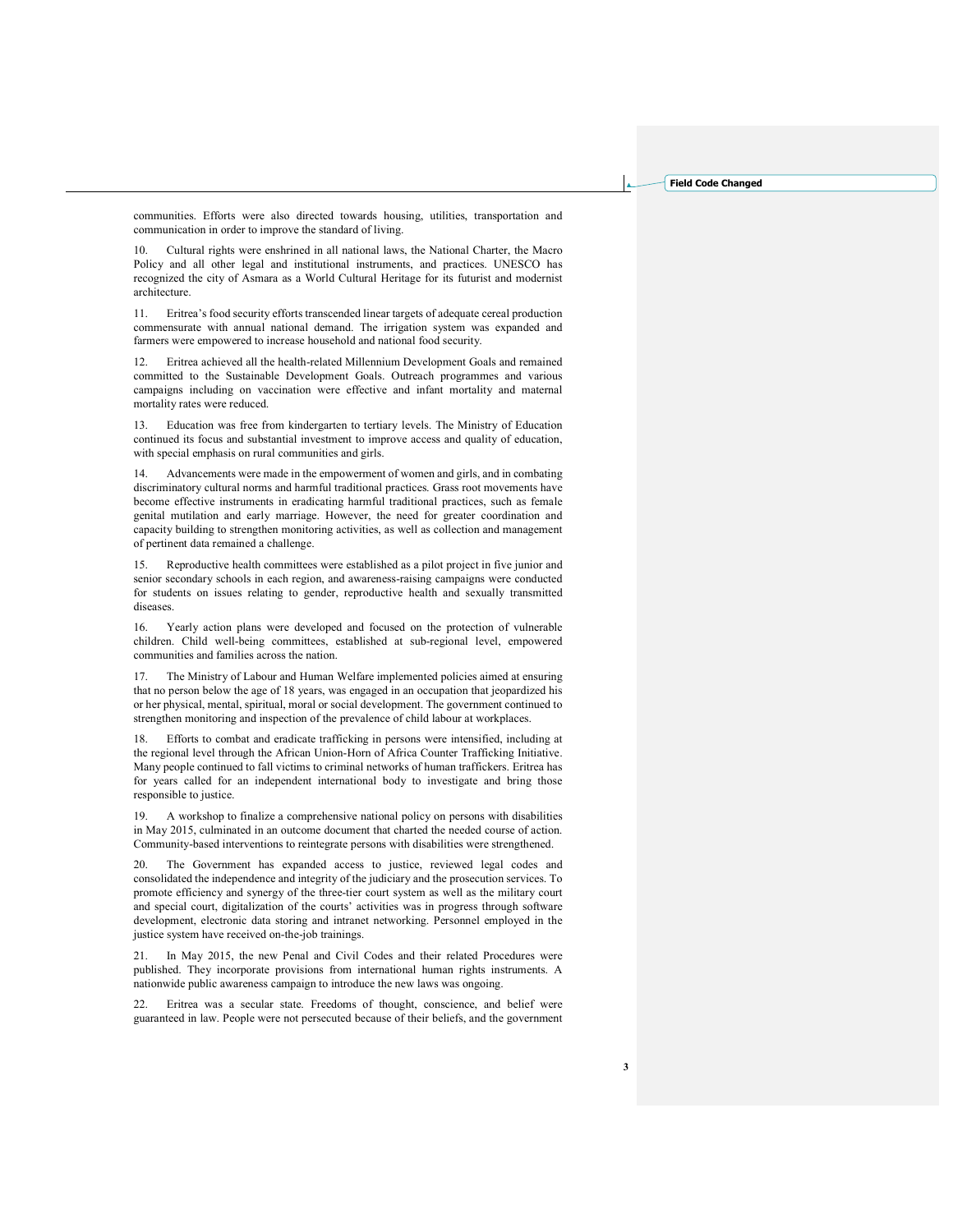did not intervene in personal worship. Freedom of association was also protected by law and promoted in practice.

23. The Correctional and Rehabilitation Service worked to improve the conditions in all correctional facilities, guided by the Prisons Services Regulation. The UN Nelson Mandela Rules on the Standard Minimum Rules for the Treatment of Prisoners were in the process of being translated into all Eritrean languages.

24. The Eritrean Police Force has instituted standards and rules to guide the actions and behaviour of the police and a number of human rights trainings were conducted.

25. In May 2016, Eritrea signed an agreement with the United Nations Country Team to support the implementation of human rights obligations, including the outcome of the universal periodic review. Eritrea was engaged with UN agencies, particularly with UNDP and UNICEF on child rights and labour issues. OHCHR conducted four technical missions to Eritrea. Eritrea has expanded cooperation with INTERPOL on the prevention of transnational crimes. Two training workshops on trans-national crime were held in Asmara by UNODC experts in 2018.

26. In 2014, Eritrea acceded to the Convention against Torture and Other Cruel, Inhuman or Degrading Treatment or Punishment and the Convention against Transnational Organized Crime and its Protocol to Prevent, Suppress and Punish Trafficking in Persons, Especially Women and Children. The government was making an assessment on acceding to the International Convention on the Protection of the Rights of All Migrant Workers and Members of Their Families, the Convention on the Rights of Persons with Disabilities and the Protocol against Smuggling of Migrants by Land, Sea and Air.

## B. Interactive dialogue and responses by the State under review

27. During the interactive dialogue, 89 delegations made statements. Recommendations made during the dialogue are to be found in section II of the present report.

28. The Bolivarian Republic of Venezuela highlighted strengthening of measures to improve people's standard of living in the areas of education, health and public services.

29. Yemen applauded Eritrea for the steps taken to attain peace and for the signing of peace agreements with neighbouring countries to enhance security and stability.

30. Zambia was concerned about the lack of juvenile justice system where children were tried as adults and placed in prisons with adults.

31. Ethiopia welcomed the lifting of the sanctions imposed by the Security Council, which will contribute to the efforts in promoting human rights.

32. Afghanistan appreciated the continued efforts taken by Eritrea to alleviate poverty, improve children's welfare system, promote quality education and to strengthen food security.

33. Algeria noted the efforts by Eritrea to improve the standard of living, particularly in the areas of housing, public services, and access to drinking water.

34. Angola welcomed efforts to attain peace, notably through the normalisation of bilateral relations with neighbouring countries, which lead to the lifting of sanctions by the Security Council.

35. Argentina took positive note of the Peace and Cooperation Declaration signed by Eritrea and Ethiopia in July 2018, which constituted a step towards peace, security and development.

36. Armenia encouraged Eritrea to grant the human rights mechanisms access to the county to assess the human rights situation in relation to torture and freedom of opinion.

37. Australia was concerned by reports of torture and arbitrary detention. It urged Eritrea to fulfil its obligations under international human rights instruments.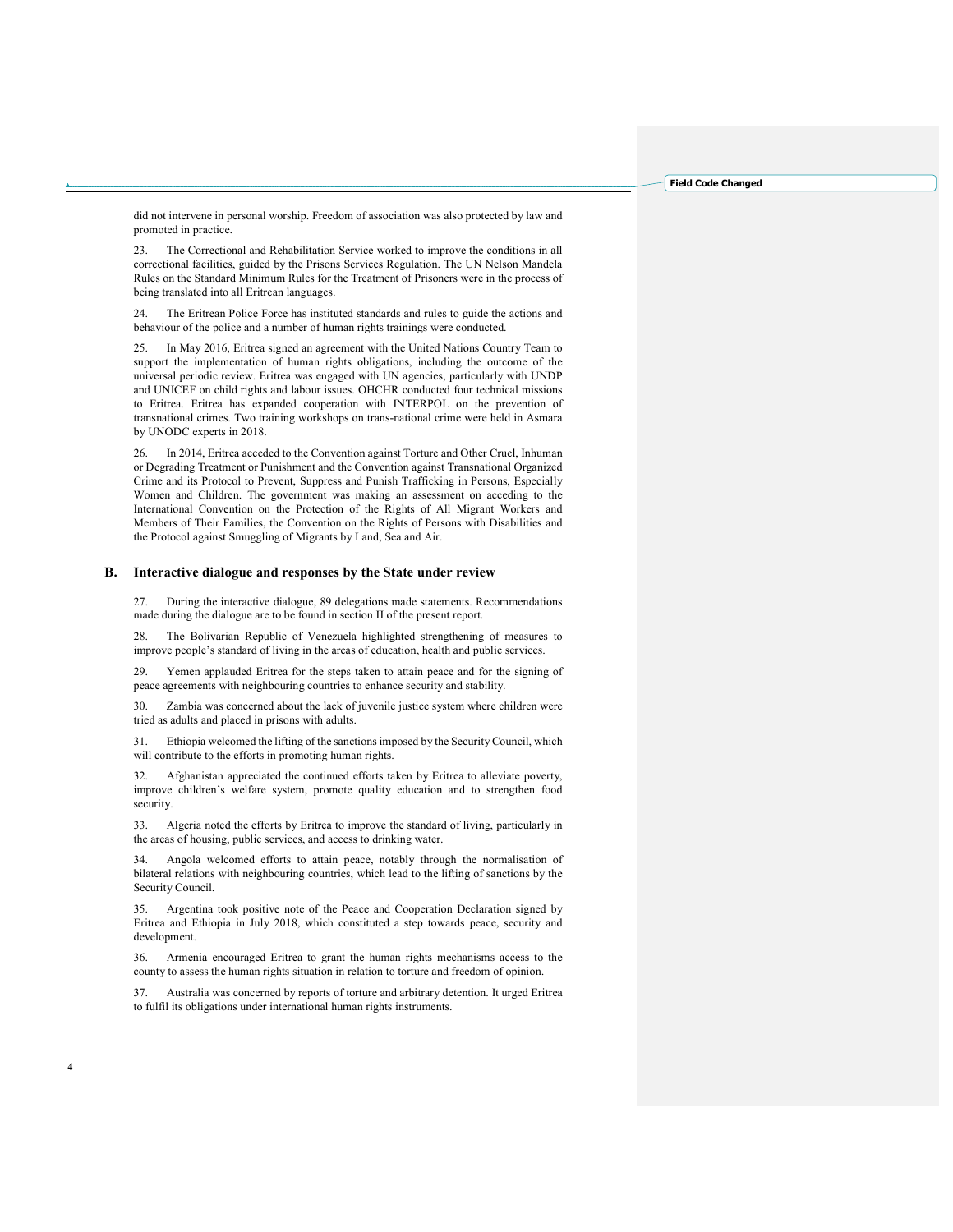38. Austria was concerned about the continued prevalence of female genital mutilation and encouraged Eritrea to strengthen efforts to eliminate the practice.

39. Egypt noted that the political developments in Eritrea contributed to its stability. It also noted the National Indicative Development and efforts to ensure the independence of the judiciary and the rule of law.

40. Bangladesh identified areas that required attention in promoting human rights, including the national service for an indefinite period and the provision of adequate housing for all.

41. Belgium stated that the membership of Eritrea in the Human Rights Council should be an incentive to strengthen its engagement with international human rights mechanisms.

42. Benin noted that since the previous review, Eritrea had implemented programmes for the realisation of economic, social and cultural rights.

Zimbabwe highlighted initiatives that had been taken by Eritrea to transform agricultural practices to ensure food security and reduce poverty. It also noted the eight-year compulsory basic education policy.

44. Botswana noted legislative and policy developments undertaken by Eritrea since the last review. It welcomed political developments, particularly peace initiatives with Ethiopia, Somalia and Djibouti.

45. Bulgaria encouraged Eritrea to take steps for the effective implementation of the 1997 Constitution. It noted that the Government had worked to ensure food security, health-care and social services.

46. Burundi welcomed the efforts made by Eritrea to ensure equal access to health care and to improve the quality of health care services.

47. Canada was troubled by the restrictions imposed on the exercise of fundamental rights, including the freedoms of expression and religion.

48. Chile commend Eritrea for signing the Declaration of Peace and Cooperation with Ethiopia and Somalia in 2018 and also for its sustained cooperation with the Office of the High Commissioner for Human Rights.

49. China expressed its appreciation to Eritrea for the progress made in the promotion and protection of human rights. It appealed to the international community to provide constructive assistance to Eritrea..

50. Costa Rica was troubled by the increasingly high number of women, girls and unaccompanied children that have fled Eritrea to avoid national service.

51. Croatia expressed the hope that the new atmosphere of peace and stability will bring an end to the indefinite military service. It commended Eritrea for efforts in the areas of education, and gender equality, amongst others.

52. Cuba welcomed the initiatives to improve the quality and access to various services, as well as the infrastructure in order to reduce poverty.

53. Czechia regretted that at the previous review, Eritrea support only one of the five recommendations made by Czechia. It appreciated improvements in areas such as education and health care.

54. Democratic People's Republic of Korea noted a number of legislative measures, the National Gender Action Plan and the fight against human trafficking, despite many challenges.

55. Denmark stated that the Convention against Torture Initiative was ready to assist Eritrea in combating torture. The protection of women was crucial for sustainable socioeconomic societies.

56. Bahrain welcomed initiatives to combat poverty and child malnutrition for children under five years of age and other efforts in the health sector.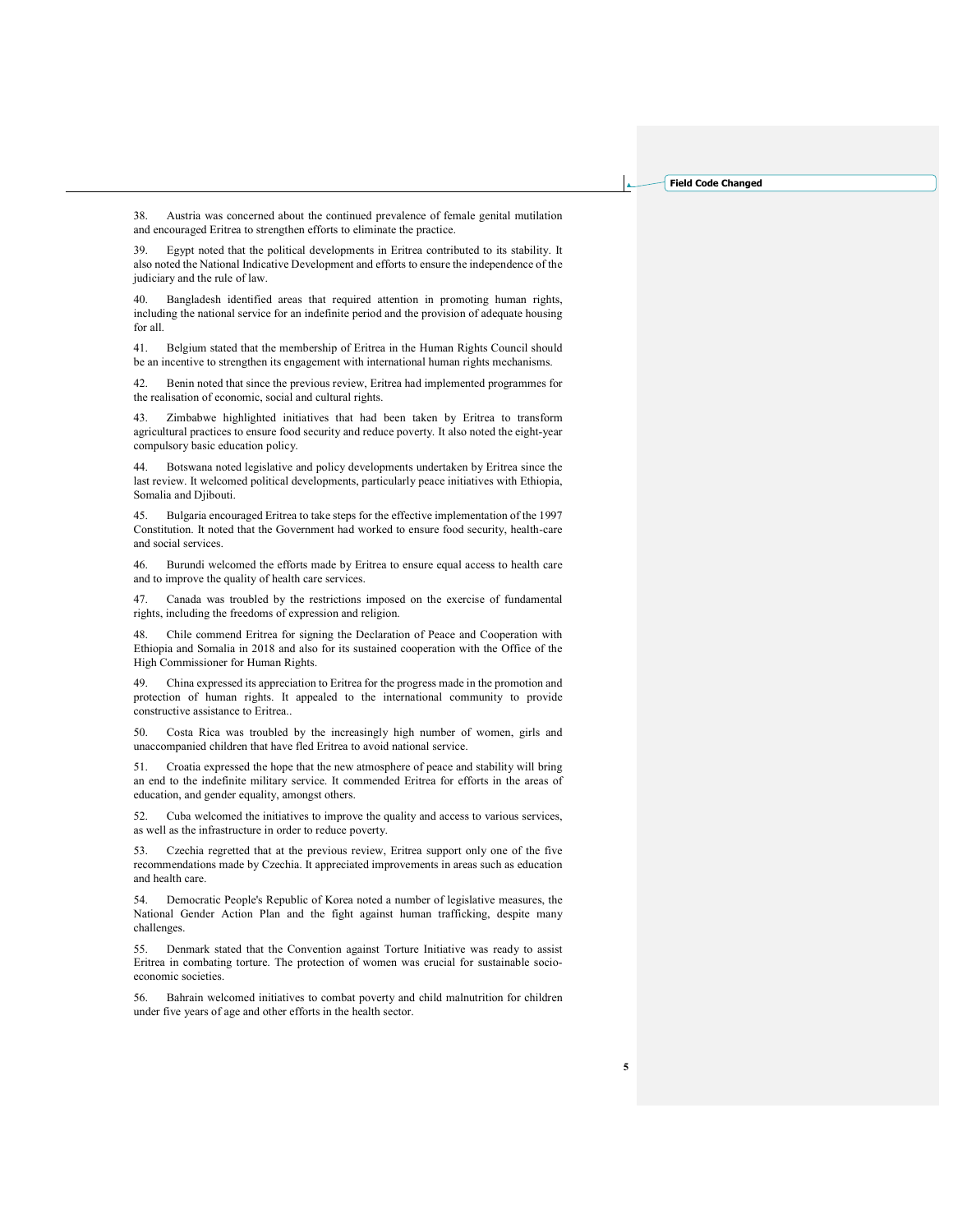57. The delegation of Eritrea stated that Eritrea was committed to building trust and cooperation with implications to regional peace, security, and development. National development was premised on encompassing macroeconomic stability, comprehensive reorganization of government institutions, and the consolidation of the political process of nation building.

58. The national charter was the political map that drove the strategies, policies, and structure of nation building and continued to set the principles and guidance for the state governance system. In 2015, the process of drafting a new Constitution commenced and was ongoing.

59. The death penalty was an applicable sentences for serious criminal offenses. It was not applicable for convicted persons who were under the age of 18 years when the offences had been committed and for women with nurturing children. The President has the power to commute the death penalty to rigorous imprisonment. For many years, there has been a de facto moratorium on the death penalty.

60. The allegation that political prisoners or prisoners of conscience were detained because they had called for reform and democratic election and greater respect for human rights was factually unfounded. Those cases related to national security.

61. The right to express and disseminate opinions must be exercised within the law and in full respect for others. It may therefore be restricted in respect for the rights and reputation of others, and for the protection of national security, public order, public health, and morals.

62. Eritrea has a rich history of religious tolerance, coexistence and harmony in a turbulent region. The government has obligations to ensure the centuries old religious tolerance and harmony was not disturbed by externally induced new trends of Islamic or Christian fundamentalism. Jehovah's Witnesses have forfeited their legal status when they refused to recognize the government after liberation and opposed the April 1993 referendum determining the independent status of the nation after 30 years of national liberation struggle. The public media has been strengthening to cultivate progressive thinking, transformational culture, and reliable information instrumental to knowledgeable society. Radio programs were available in all Eritrean languages and TV programs broadcasts in several languages. Print media was also emerging as an important dimension of this development.

63. Estonia was concerned by the lack of independence of the judiciary, the lack of clarity of the status of the Constitution, the indefinite national service and restrictions on freedom of expression.

64. The Plurinational State of Bolivia welcomed community-based interventions on structures, which were essential for the implementation of recommendations Eritrea had receive during the second cycle.

65. France noted the efforts made in the areas of education and health, but was concerned by lack of respect for civil and political rights.

66. Georgia encouraged Eritrea to take further steps in the implementation of recommendations. While noting efforts to ensure gender equality, it urged to Eritrea to align relevant legislation with CEDAW.

67. Germany welcomed the opening of the border with Ethiopia. It remained concerned about the human rights situation, in particular for people in detention.

68. Greece noted the positive steps taken since the previous review and expressed the hope that the Peace and Friendship Agreement between Eritrea and Ethiopia with enhance human rights protection.

69. Haiti congratulated Eritrea for being elected to the Human Rights Council. It hoped that the closer relationship with Ethiopia would enhance human rights in Eritrea.

70. Honduras congratulated Eritrea for efforts to reduce poverty and for the voluntary pledges made by Eritrea.

71. Iceland hoped that the peace agreement with Ethiopia would have a positive impact on the human rights situation.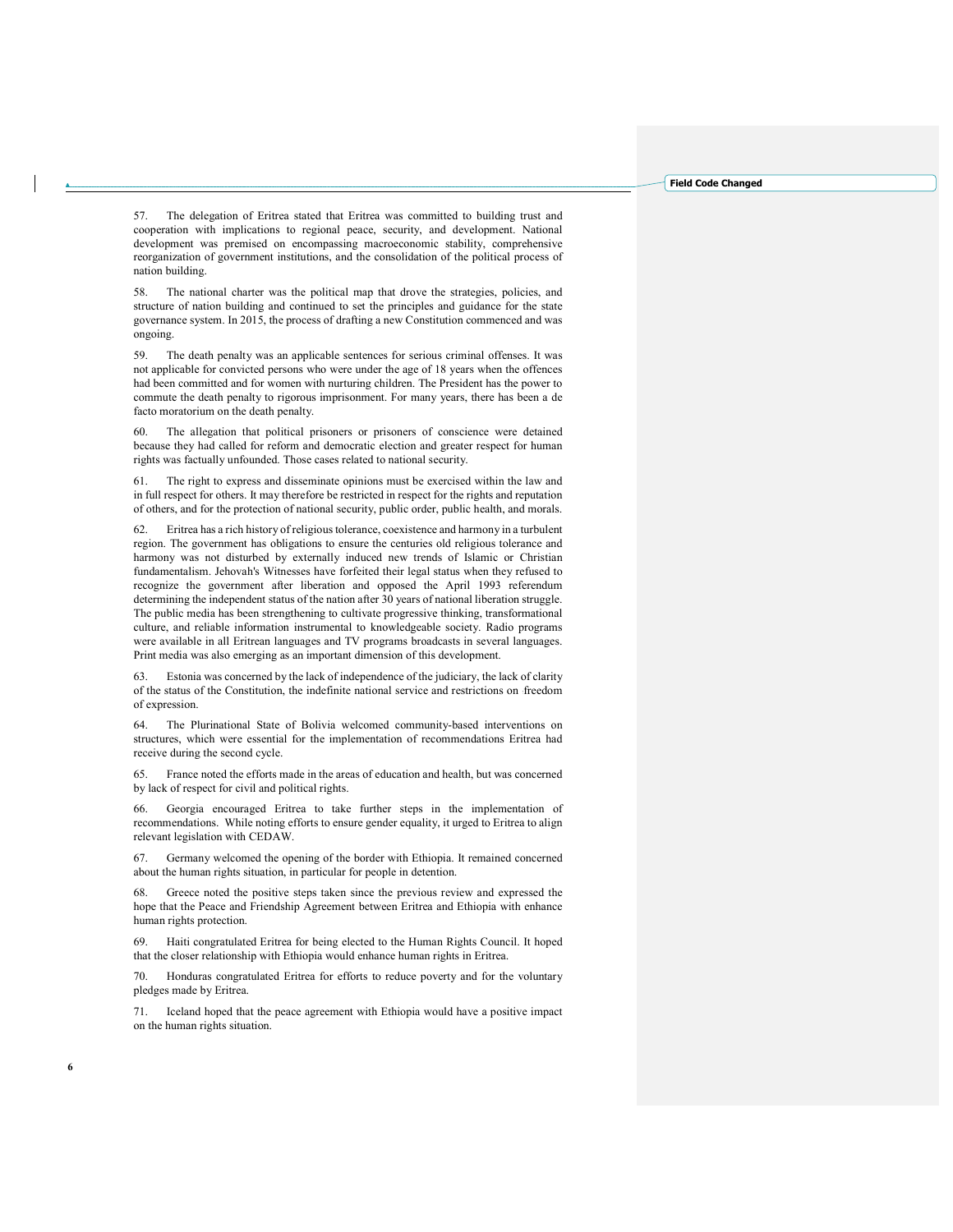72. Hungary expressed the hope that the establishment of peace would allow Eritrea to move forward on human rights. The implementation of human rights treaties could transform the country.

73. India appreciated steps to enhance the quality of life, and the decline in HIV/AIDS cases. It welcomed the policies to in the areas of education.

74. Indonesia welcomed the Eritrea-Ethiopia-Somalia Tripartite Peace and Cooperation Agreement. It commended accession to the CAT.

75. Islamic Republic of Iran appreciated the initiatives taken to reduce poverty, improve the standard of living, promote children's rights, and prevent human trafficking.

76. Iraq expressed the hope that the peace declaration signed by Eritrea, Somalia and Ethiopia would allow regional peace and development.

77. Ireland noted the efforts to advance human rights since the previous review. It also noted the peace agreement with Ethiopia and renewed engagement with the international community.

78. Italy welcomed the measures to promote the right to education and to combat harmful practices

79. Japan welcomed Eritrea's accession to the Convention against Torture and expected compliance to lead to concrete improvements in protecting human rights.

80. Kenya noted the Joint Declaration for Peace and Cooperation with Ethiopia and the Tripartite Peace and Cooperation Declaration with Ethiopia and Somalia.

81. Kuwait noted the steps taken by Eritrea in attaining peace with Ethiopia and their positive impact on peace and security in the region.

82. Latvia regretted that Eritrea had not provided access to the Special Rapporteur on the situation of human rights in Eritrea to conduct in-country visits and had denied country visit requests to other special procedure mandate holders.

83. Libya noted the incorporation of human rights into Eritrea's socio-economic and political efforts, especially the signing of the July 2018 Peace and Cooperation Agreement between Eritrea and Ethiopia.

84. Liechtenstein welcomed the fact that the Peace and Cooperation Declaration between Eritrea and Ethiopia had revitalized peace, security and development in the region.

85. Luxembourg noted the progress made in promoting education and health and combating FGM but remained concerned by the continuing detention of prisoners of conscience and journalists.

86. Madagascar acknowledged advancements made in promoting human rights, notably the efforts to combat FGM and early marriage and the adoption of the National Plan of Action for Women (2015-2019).

87. The Maldives commended efforts to improve the standard of living, notably ongoing steps to eliminate poverty, combat malnutrition of children under five years of age, and promote education.

88. Mali welcomed the signing of the peace and cooperation declarations between Eritrea and Ethiopia and between Eritrea and Somalia, as well as the Tripartite Eritrea-Ethiopia-Somalia Declaration.

89. Mexico acknowledged the progress made since the previous review, in particular the increased school attendance rates for girls.

90. Montenegro urged the Government to investigate cases of violence against women, particularly within their national service, and to eliminate all forms of violence against returning migrant children.

91. Mozambique expressed appreciation for the Peace and Cooperation Declaration between Eritrea and Ethiopia and the Eritrea and Somalia Peace and Cooperation Agreement.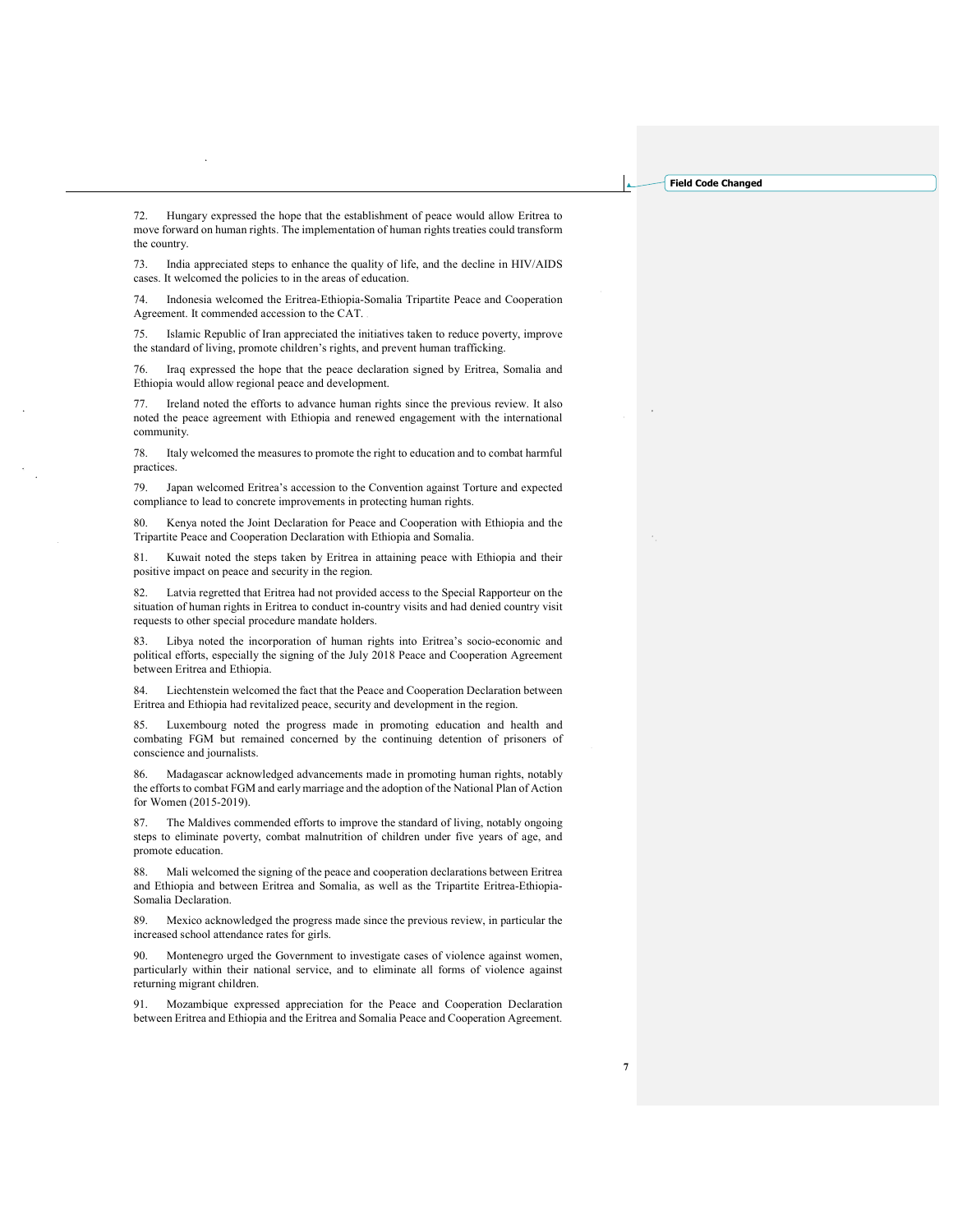92. Myanmar congratulated Eritrea on the presentation of its national report and on its implementation of the recommendations from the previous review.

93. The delegation stated that, national service must be put in a context. Following a long liberation struggle, Eritrea had to cope with threats to its sovereignty and territorial integrity. Consequently, national service was extended beyond 18 months. However, the assertion that there was indefinite nationals service was out of context and unacceptable. Equally unacceptable - is the claim that national service constituted forced labour. Forced labour - is a criminal offence while national service - is part of the overall system of upbringing a new generation alongside the national educational system and the annual summer work programme for students important as an introduction to community service.

Over the last 20 years, continuous demobilization has been taking place. A new remuneration system was introduced which substantially increased the salary of the civil service and the latest recruits for national service are already integrated into the system and will continue.

95. Eritreans returning from abroad were not imprisoned and efforts were made to facilitate their voluntary return.

96. There were grass roots movements in many sub-regions of Eritrea, who have declared a zero tolerance for female genital mutilation and cutting and early marriage.

97. A framework for 2019-2021 considers the membership of Eritrea in the Human Rights Council has been drafted and will be seriously implemented. It covers the mainstreaming of human rights in national development, as well as engagement and international cooperation on human rights issues. Eritrea will work in collaboration with other members to maintain the effectiveness and credibility of the council.

98. The Netherlands remained concerned about among other things the national service and punitive measures Eritreans faced upon their return after having left the country illegally.

99. Nigeria appreciated Eritrea's commitment to upholding human rights and welcomed its initiatives to eliminate poverty and combat malnutrition, which would further enhance socio-economic well-being.

100. Norway recognized some positive steps taken by Eritrea, in particular with regard to women's rights, but remained gravely concerned about the overall human rights situation.

101. Oman stated that the national report highlighted the country's interest in protecting human rights and noted the integrated strategy for the social sector and the efforts to bring about peace in the Horn of Africa.

102. Pakistan appreciated the efforts made in education, health, political participation, improvement of the justice system and food security. It welcomed the peace process with Ethiopia.

103. The Philippines acknowledged the efforts made to raise awareness and advance the protection of women, girls and children from female genital mutilation, underage marriage and human trafficking.

104. Portugal hoped that the peace agreement with Ethiopia placed human rights at the centre, thereby guaranteeing peace and security.

105. The Republic of Korea remained concerned about reports of human rights violations related to the indefinite conscription into the military and the recurring censorship of media.

106. The Russian Federation called on Eritrea to continue to actively work to improve the conditions in the penitentiary system and to revise the legislation on the freedom of the religion.

107. Rwanda welcomed the recent regional developments that will positively contribute to the promotion and protection of human rights in Eritrea.

108. Saudi Arabia commended the important steps made in the field of care and support for persons with disabilities.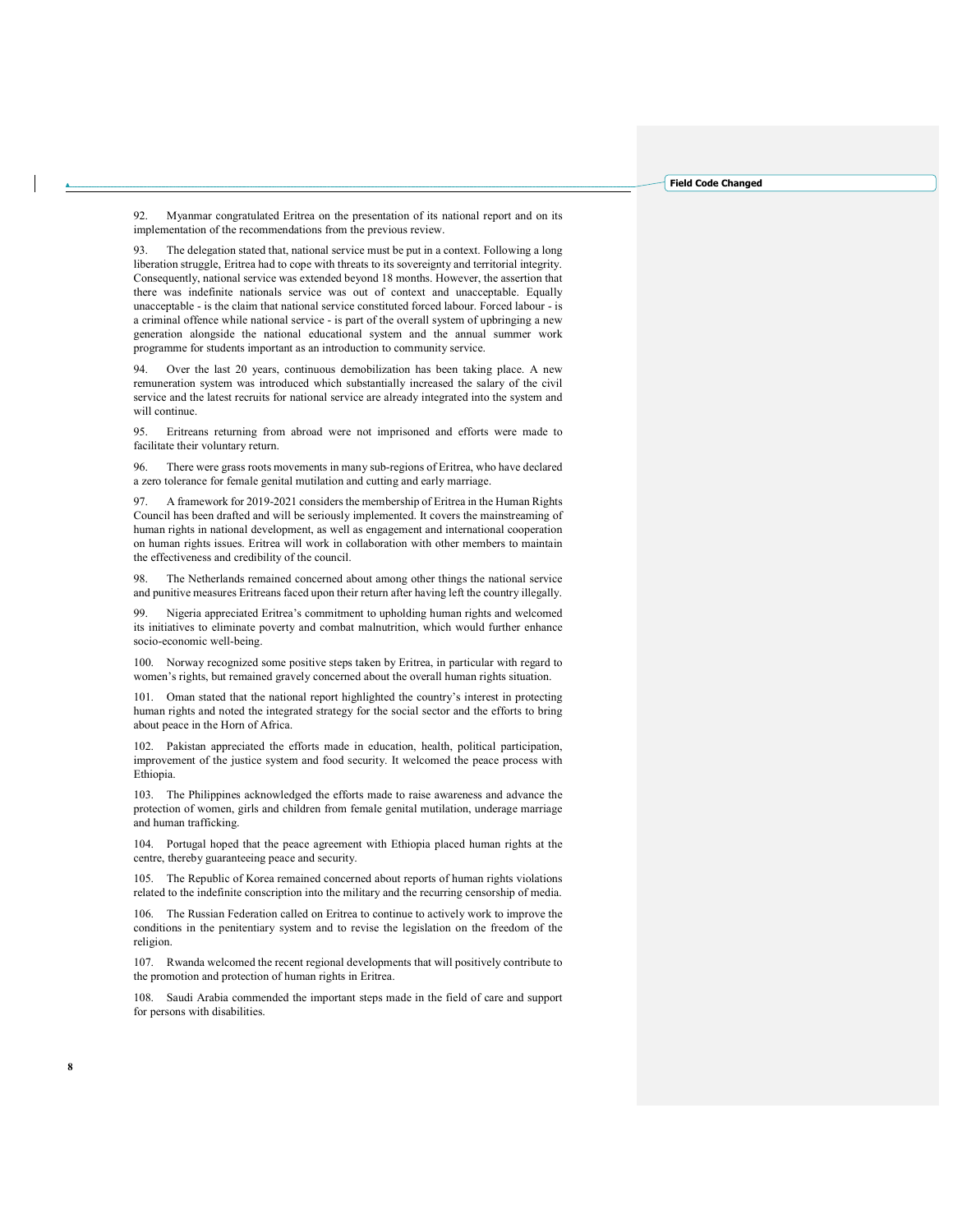109. Senegal welcomed the Declaration of Peace and Cooperation between Eritrea and Ethiopia, which inaugurated a new dynamic of peace, security and development in the Horn of Africa.

110. Serbia commended the efforts made by Eritrea to improve the standards of living in the areas of housing, utilities, transportation and communications.

111. Seychelles noted the finalisation of the National Child Policy, the commitment to provide universal primary education, and the contribution to the peace process in the Horn of Africa.

112. Singapore acknowledged the efforts made by Eritrea to enhance access and quality of education and improve the public health system.

113. Slovakia encouraged Eritrea to develop a strategy for the implementation of the National Policy on Children. It expressed concern on the indefinite national service.

114. Slovenia was concerned by reports on the prevalence of torture, deplorable conditions in detention centres and restrictions placed on human rights defenders and civil society organisations.

115. South Africa welcomed the 2018 Peace and Cooperation Declaration between Eritrea and Ethiopia and was encouraged by efforts to promote the well-being of children.

116. Spain congratulated Eritrea on the ratification of several human rights instruments, its efforts to abolish female genital mutilation and its engagement with the international community.

117. Sudan commended the peace agreement with Ethiopia as well as the implementation of development plans, programs and projects.

118. Sweden acknowledged the advancements on women's rights and the rights of persons with disabilities. It called on urgent reforms regarding the rule of law and freedom of expression.

119. Switzerland acknowledged the efforts of Eritrea to promote access to education and health services.

120. The Syrian Arab Republic welcomed the efforts made in elaborating national strategies and policies in the area of human rights.

121. Togo commended Eritrea on the adoption of several programs including the comprehensive rural development program, the coastal development program and the comprehensive social strategy.

122. Tunisia welcomed legislation and strategies implemented by Eritrea from previous UPR recommendations, particularly in reducing poverty, promoting women's rights, protecting children and combatting human trafficking.

123. Turkey congratulated Eritrea on their efforts in the area of education, women's rights and in particular the eradication of female genital mutilation.

124. Ukraine welcomed Eritrea's increased engagement with the international community and their policies on children and women, however, regretted the lack of cooperation with special rapporteurs.

125. The United Kingdom of Great Britain and Northern Ireland urged Eritrea to cooperate with the special rapporteur and reform national service given regional political progress.

126. The United States of America congratulated Eritrea on its pursuit for peace with its neighbours. It urged Eritrea to engage with the Special Rapporteur on Eritrea.

127. Uruguay congratulated Eritrea on measures taken to implement the ban on female genital mutilation as well as the ratification on the Convention against Torture.

128. The delegation of Eritrea stated that there were children who supported or participated in the agricultural activities of their respective families, such as herding livestock, but that child labour did not exist in Eritrea. Inspections and monitoring were rigorously conducted by the Ministry of Labour and Human Welfare.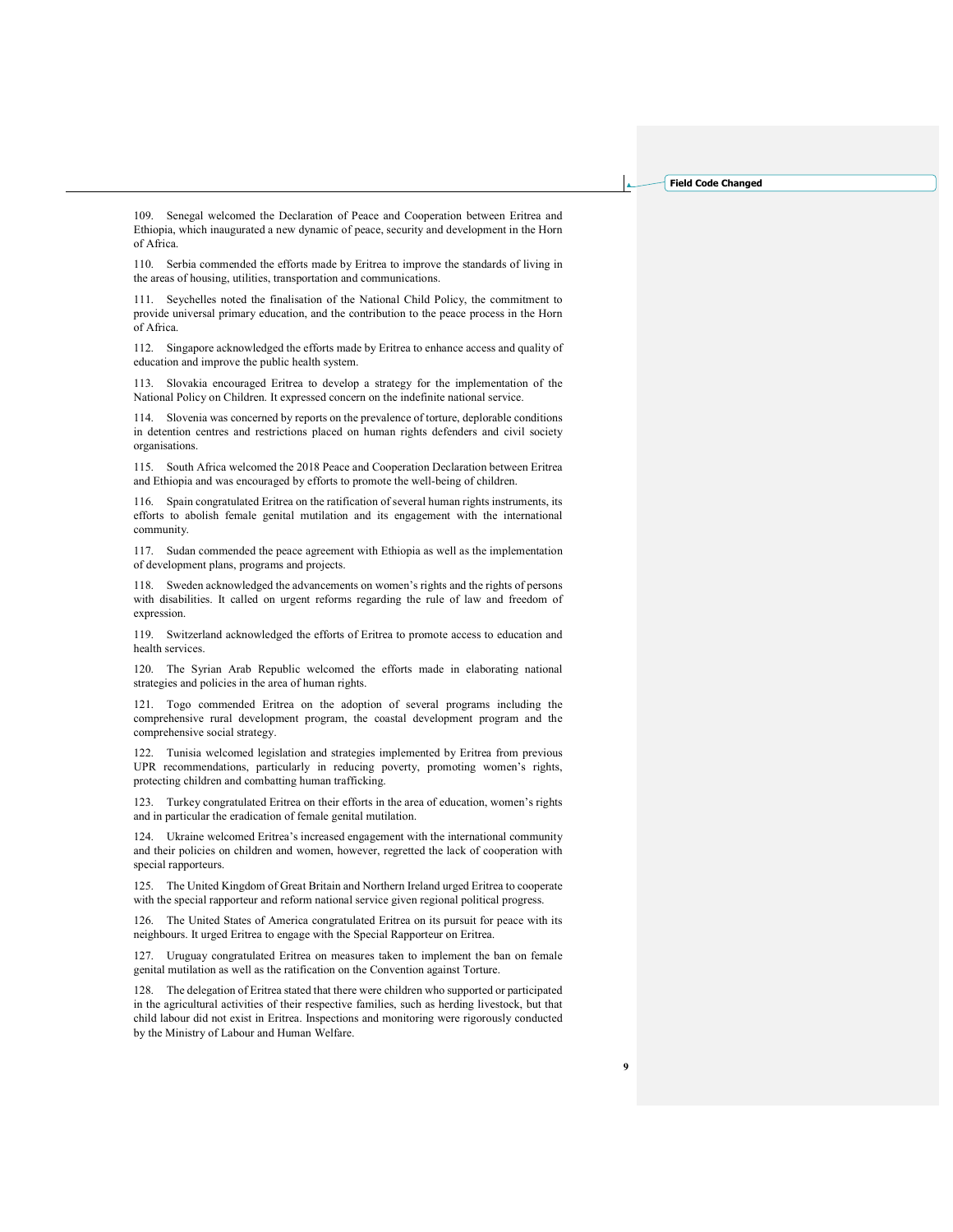129. Due to limited institutional and resource capacities, only the Central region has a juvenile detention centre. In some facilities, juveniles are incarcerated with adults, but that they were separated in their daily activities and dorms.

130. The delegation stated that Eritrea was committed to implementing supported recommendations from the review.

## II. Conclusions and/or recommendations

131. The following recommendations will be examined by Eritrea, which will provide responses in due time, but no later than the forty-first session of the Human Rights Council:

131.1 Accede to the international legal human rights instruments to which it is not yet a party (Mali);

131.2 Sign and ratify the Optional Protocol to the Convention against Torture and Other Cruel, Inhuman or Degrading Treatment or Punishment (Portugal);

131.3 Sign and ratify the UN Convention on the Rights of Persons with Disabilities (Portugal);

131.4 Sign and ratify the first Optional Protocols to the International Covenant on Civil and Political Rights (Portugal);

131.5 Sign and ratify Second Optional Protocol to the International Covenant on Civil and Political Rights (Portugal);

131.6 Sign and ratify the Optional protocol to the International Covenant on Economic, Social and Cultural Rights (Portugal);

131.7 Sign and ratify the International Convention for the Protection of All Persons from Enforced Disappearance, as previously recommended (Portugal);

131.8 Ratify the International Convention for the Protection of All Persons from Enforced Disappearance (Armenia);

131.9 Ratify the Convention on the Rights of Persons with Disabilities and the Optional Protocol to the Convention on the Elimination of All Forms of Discrimination against Women (Burundi);

131.10 Ratify the Convention on the Rights of Persons with Disabilities and the International Convention for the Protection of All Persons against Enforced Disappearances (Chile);

131.11 Ratify the Convention on the Rights of Persons with Disabilities (Hungary);

131.12 Ratify the Optional Protocol to the Convention against Torture and Other Cruel, Inhuman or Degrading Treatment (Hungary);

131.13 Ratify the Rome Statute of the International Criminal Court (Hungary);

131.14 Implement measures to comply with the provisions of the Convention Against Torture and consider acceding to the International Convention for the Protection of all Persons from Enforced Disappearance as well as accepting the competence of its committee to receive and consider communication (Uruguay);

131.15 Put an end to enforced disappearances and ratify the International Convention for the Protection of All Persons from Enforced Disappearance (France);

131.16 Ratify the Convention on the Rights of the Persons with Disabilities (Togo);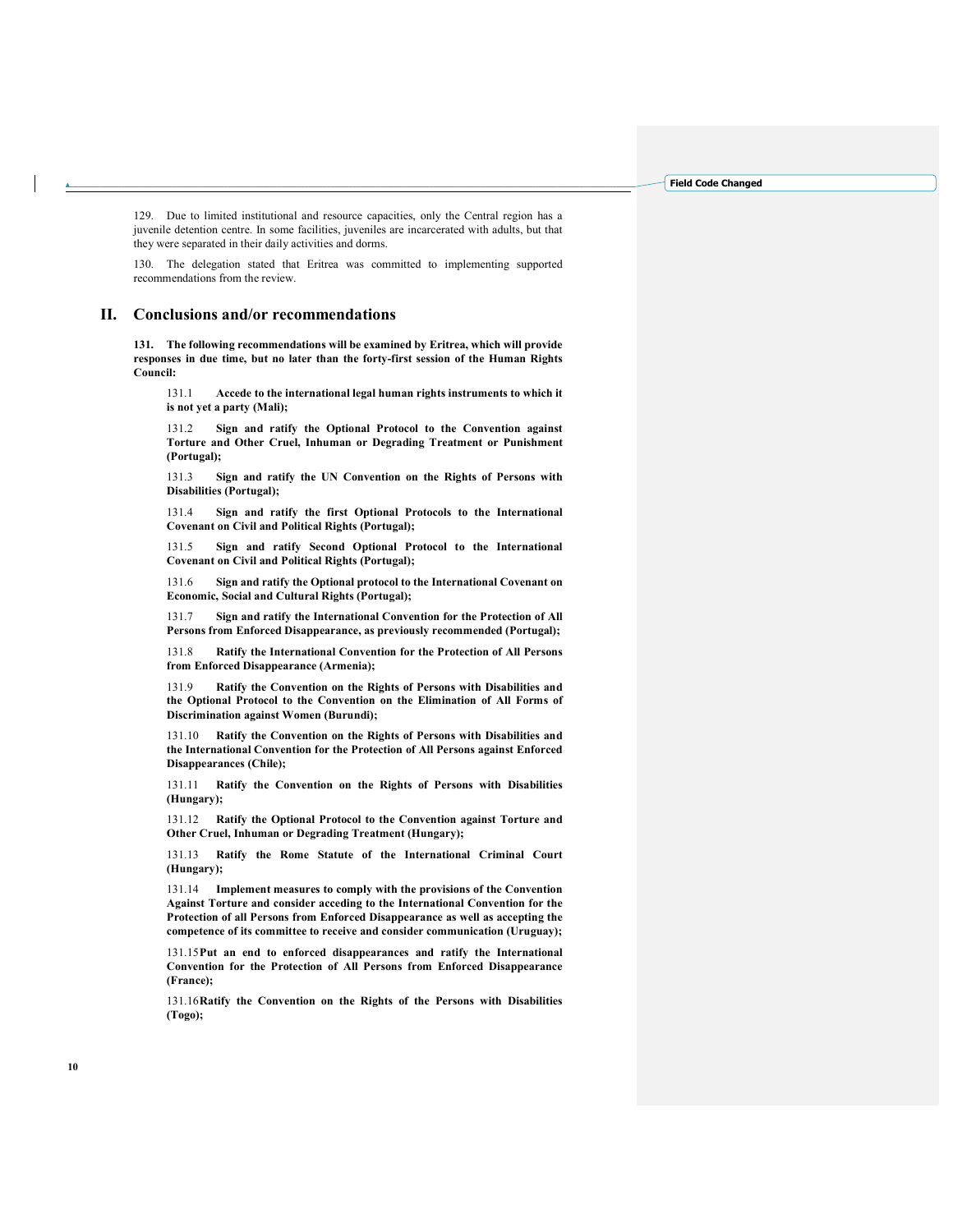131.17 Ratify the Convention on the Rights of Persons with Disabilities and the first and Second Optional Protocols to the International Covenant on Civil and Political Rights (Spain);

131.18 Implement measures to abolish the death penalty and to consider ratifying the Second Optional Protocol to the International Convention on Civil and Political Rights, as previously recommended (Uruguay);

131.19 Formally abolish the death penalty and accede to the Second Optional Protocol to the International Covenant on Civil and Political Rights (Australia);

131.20 Formally abolish the death penalty and ratify the Second Optional Protocol of the International Covenant on Civil and Political Rights (Rwanda);

131.21 Ratify the Optional Protocol to ICCPR aiming at the abolition of the death penalty (Montenegro);

Sign and ratify the Second Optional Protocol to the International Covenant on Civil and Political Rights aiming at the abolishment of the death penalty (Luxembourg);

131.23 Ratify the Convention on the Prevention and Punishment of the Crime of Genocide (Ukraine);

131.24 Ratify the International Convention for the Protection of all Persons from Enforced Disappearance (Ukraine);

131.25 Ratify the Conventions on the Rights of Persons with Disabilities (Ukraine);

131.26 Ratify the Optional Protocol to Convention on the Elimination of all Forms of Discrimination against Women (Ukraine);

131.27 Consider acceding to international and human rights instruments to which it is not yet a party, including, among others, the International Convention on the Protection of the Rights of All Migrant Workers and Members of Their Families and the Convention on the Prevention and Punishment of the Crime of Genocide (Honduras);

131.28 Ratify the Convention on the Prevention and Punishment of the Crime of Genocide and the International Convention for the Protection of All Persons from Enforced Disappearance (Senegal);

131.29 Ratify the Convention on the Prevention and Punishment of the Crime of Genocide (Armenia);

131.30 Ratify the Convention on the Prevention and Punishment of the Crime of Genocide (Rwanda);

131.31 Join the Code of Conduct regarding Security Council action against genocide, crimes against humanity or war crimes, as elaborated by the Accountability, Coherence and Transparency Group (ACT) (Liechtenstein);

131.32 Ratify the Rome Statute of the International Criminal Court (Austria);

131.33 Ratify and fully implement the Rome Statute of the International Criminal Court (Australia);

131.34 Ratify the Rome Statute of the International Criminal Court and fully align its legislation with all obligations under the Rome Statute, including incorporating the Rome Statute definition of crimes and general principles, as well as adopting provisions enabling cooperation with the Court (Latvia);

131.35 Ratify the Rome Statute of the International Criminal Court (ICC) in its 2010 version including the Kampala amendments (Liechtenstein);

131.36 Withdraw reservations made to the Convention against torture (Chile);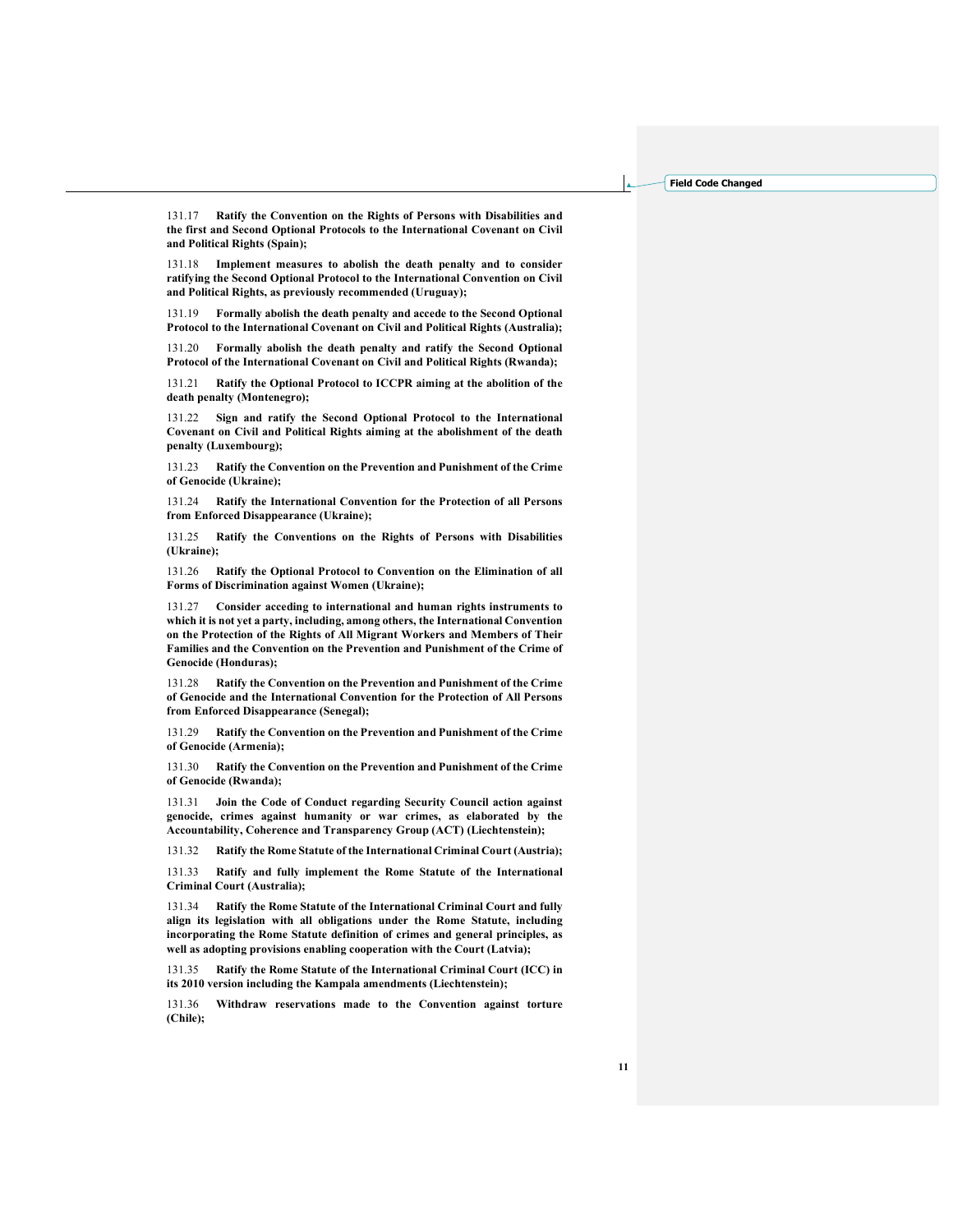131.37 Ratify the Optional Protocol to the Convention against Torture and other Cruel, Inhuman or Degrading Treatment (Denmark);

131.38 Ratify the Optional Protocol to the Convention on the Elimination of All Forms of Discrimination against Women (Denmark);

131.39 Undertake the necessary studies with a view to ratifying the Optional Protocol to Convention on the Elimination of All Forms of Discrimination against Women (Plurinational State of Bolivia);

131.40 Undertake the necessary studies with a view to ratifying the International Convention on the Protection of the Rights of All Migrant Workers and Members of Their Families (Plurinational State of Bolivia);

131.41 Ratify Convention No. 182 of the International Labour Organization (Kenya);

131.42 Ratify the Optional Protocol to the Convention on the Rights of the Child on a communications procedure (Slovakia);

131.43 Ratify the Hague Convention on the Protection of Children and cooperation in inter country adoptions (Togo);

131.44 As a new member of the Human Rights Council, cooperate with all the mechanisms of the Council, including by inviting Special Procedures for a country visit (Switzerland);

131.45 Deepen cooperation with international human rights mechanisms, in particular, with the special procedures of the Human Rights Council (Chile);

131.46 Cooperate with all Special Procedures Mandate Holders of the United Nations, namely with the Special Rapporteur on Eritrea (Spain);

131.47 Continue cooperating with mandate holders (Senegal);

131.48 Cooperate with the international community, including the Office of the United Nations High Commissioner for Human Rights (OHCHR) and United Nations special procedures mandate holders, in efforts to verify, promote and protect human rights (Norway);

131.49 Continue and intensify its cooperation with the UN High Commissioner for Human Rights (Switzerland);

131.50 Cooperate fully with the OHCHR and extend a standing invitation to special procedures mandate holders, including the Special Rapporteur on the situation of human rights in Eritrea (Croatia);

131.51 Continue reinforcing its cooperation with the High Commission for Human Rights (Turkey);

131.52 Expand its engagement with the international and regional human rights organizations, bodies and special procedures (Hungary);

131.53 Consider accepting visit requests from Special Procedures mandateholders (Honduras);

131.54 Accept requests for visits by the Special Rapporteur on Torture and other Cruel, Inhumane or Degrading Treatment as well as of the Special Rapporteur on Extra Judicial, Summary or Arbitrary Execution, as previously recommended (Uruguay);

131.55 Extend a standing invitation to the Special Rapporteur on the situation of human rights in Eritrea and to all special procedures, and cooperate fully with OHCHR (Germany);

131.56 Fully cooperate with the Human Rights Council, including by inviting the Special Rapporteur to conduct a country visit (Republic of Korea);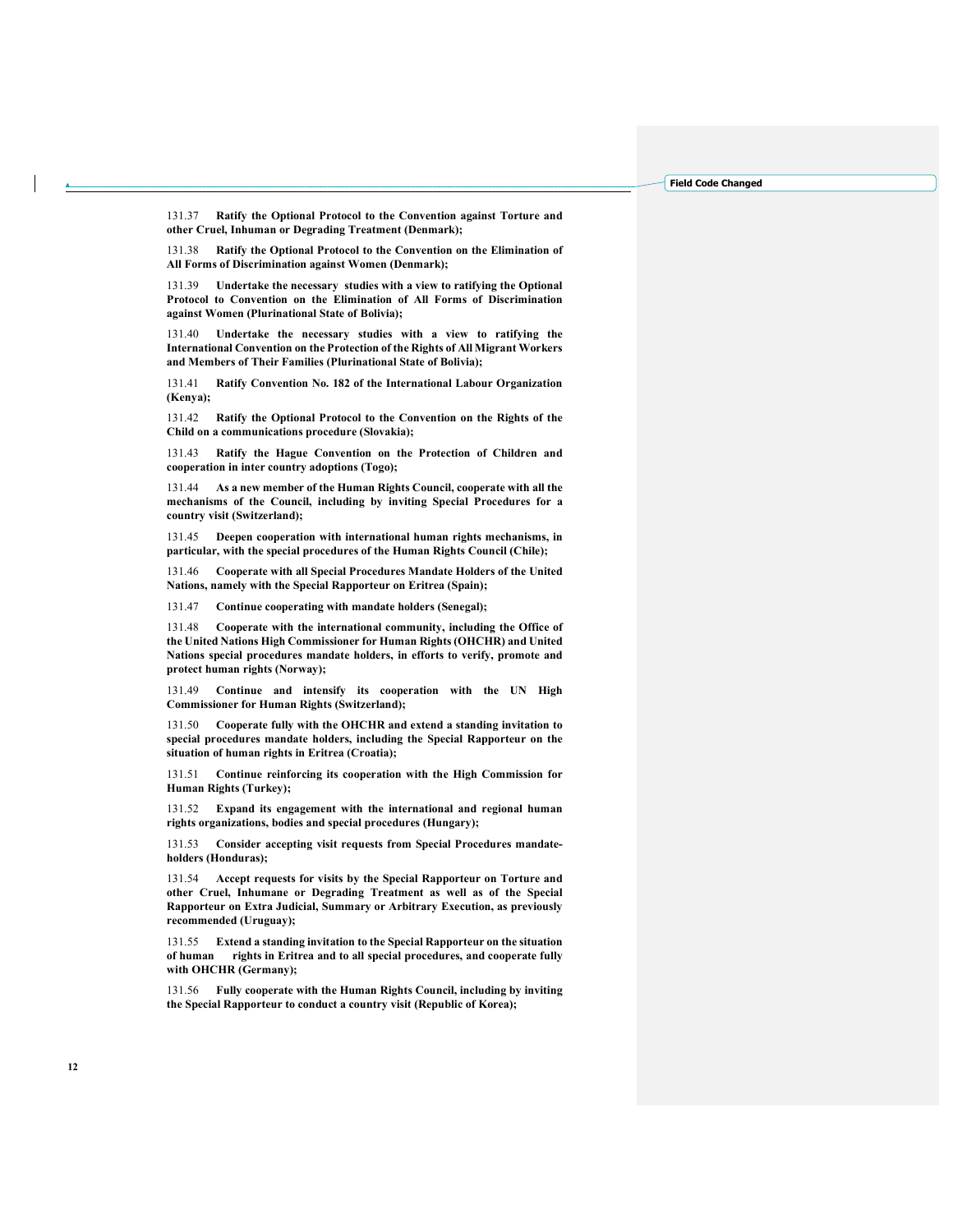131.57 Allow full, free and unimpeded access of UN Human Rights Mandate Holders (Greece);

131.58 Invite the Special Rapporteur on torture and other cruel, inhuman or degrading treatment or punishment for the country visit, ratify the Optional Protocol to the Convention against Torture and Other Cruel, Inhuman or Degrading Treatment or Punishment and establish an independent National Preventive Mechanism (Czechia);

131.59 Implement the UN Convention Against Torture, ratified in 2014, also by considering recognizing the competence of the Committee against Torture (Italy);

131.60 Support recommendations on the cooperation with the Special Rapporteur on the situation of human rights in Eritrea and with Special Procedures mandate holders (Zambia);

131.61 Enhance its cooperation with the UN human rights mechanisms, including the Special Rapporteur on the situation of human rights in Eritrea (Belgium);

131.62 Cooperate fully with the Human Rights Council Special Rapporteur on the situation of human rights in Eritrea (Hungary);

131.63 Cooperate with human rights mechanisms, including the Special Rapporteur on the situation of human rights in Eritrea (Botswana);

131.64 Enhance cooperation with the United Nations human rights mechanisms (Kenya);

131.65 Fully cooperate with Special Procedures mandate-holders, notably with the Special Rapporteur on the situation of human rights in Eritrea (France);

131.66 Fully cooperate with international human rights mechanisms, including by responding positively to requests for visits and information from UN Special Procedures mandate holders, in line with Human Rights Council membership responsibilities (Ireland);

131.67 Improve cooperation with special procedures mandate holders of the Human Rights Council by responding positively to the pending visit requests; and eventually consider the extension of a standing invitation to all special procedures mandate holders (Latvia);

131.68 Allow the Special Rapporteur on the situation of human rights in Eritrea access to the country and provide all the conditions for a country visit, as previously recommended (Portugal);

131.69 Grant access to the Special Rapporteur on the situation of human rights in Eritrea (Austria);

131.70 Grant access and cooperate fully with the Special Rapporteur on the situation of human rights in Eritrea (Estonia);

131.71 Cooperate with the new Human Rights Council Special Rapporteur on the situation of human rights in Eritrea and allow her access to the country (Italy);

131.72 Cooperate with the Special Rapporteur on the situation of human rights in Eritrea, including by granting access (Latvia);

131.73 Authorizes the new Special Rapporteur to visit Eritrea (Canada);

131.74 Intensify its engagement with neighbouring countries so as to contribute to fostering peace and stability in the Horn of Africa (Mozambique);

131.75 Continue to support the prospects for peace and cooperation between Eritrea, Ethiopia and the Horn of Africa (Oman);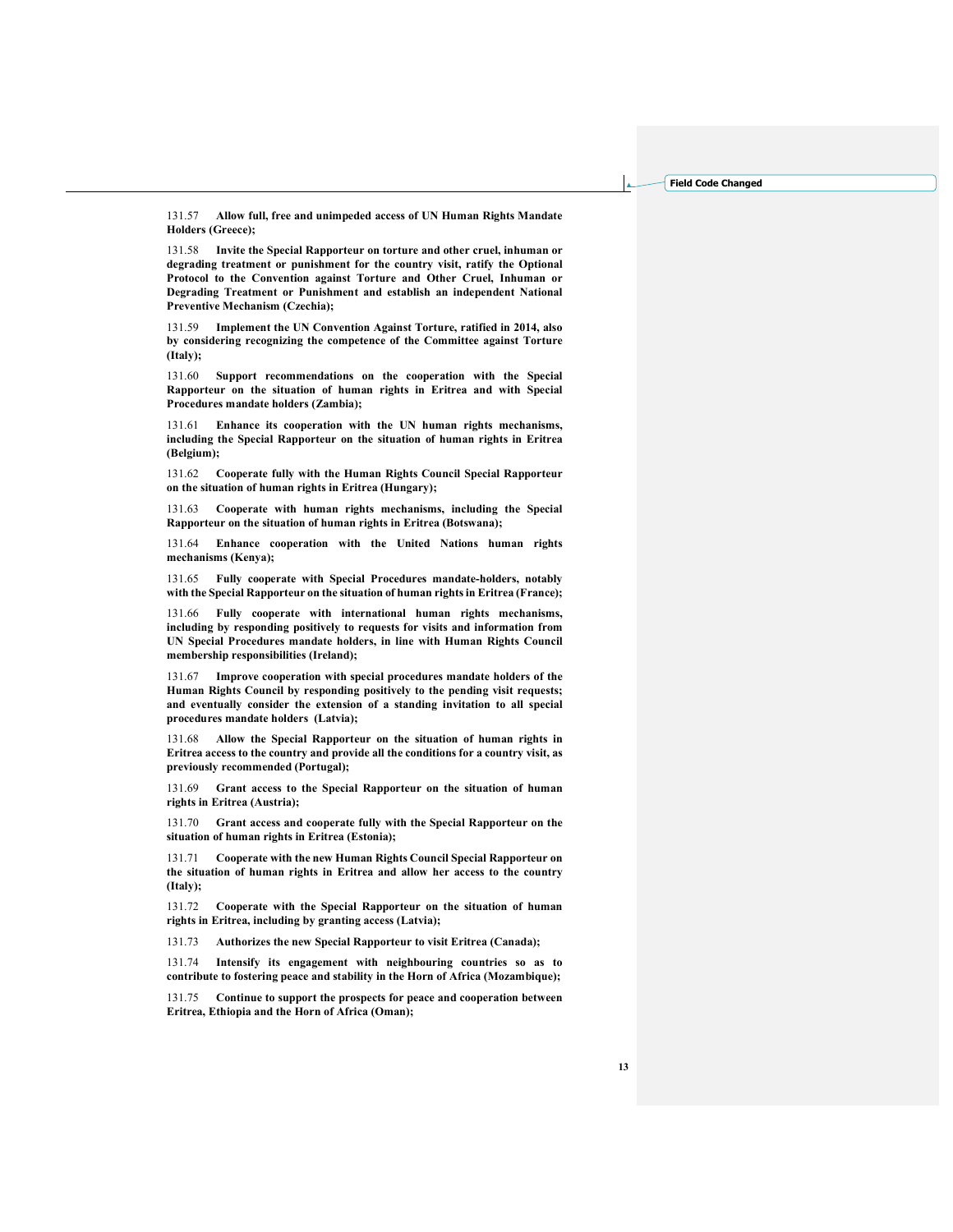131.76 Continue efforts towards the promotion and protection of human rights (Senegal);

131.77 Continue efforts to promote the institutional infrastructure related to human rights (Egypt);

131.78 Continue the reform of its national legal framework for ensuring its compliance with the provisions of the international and regional human rights instruments (Afghanistan);

131.79 Continue to strengthen legal and institutional tools to enhance the promotion and protection of human rights (Pakistan);

Adopt specific policies and measures to strengthen democracy and the rule of law allowing State institutions to function properly and the enjoyment by citizens of their rights, in accordance with articles 2 and 3 of the International Covenant on Civil and Political Rights (Angola);

131.81 Restore the parliamentary democracy and organize periodic and genuine multiparty elections, in accordance with international democratic standards, and invite the international organisations to observe the elections (Czechia);

131.82 Ensure the separation of powers between legislature, the executive and the judiciary to strengthen the protection of and respect for human rights, justice and accountability (Botswana);

131.83 Ensure separation of powers between the legislature, the executive and the judiciary (Iceland);

131.84 Exert efforts aimed at achieving the principle of separation of powers between the legislative, executive and judiciary (Iraq);

131.85 Implement the recommendations of the Commission of Inquiry's 2016 report, including implementing the 1997 Constitution to allow its citizens safe and full freedom of expression (Australia);

131.86 Continue implementing the 1997 Constitution (Kenya);

131.87 Implement the 1997 Constitution, alternatively step up the drafting of a new constitution in an inclusive way, and hold free and fair elections with international monitoring without delay (Germany);

131.88 Begin an inclusive and transparent process with a view to adopt and implement a new constitution (Switzerland);

131.89 Finalize drafting the new Constitution (Georgia);

131.90 Continue to expedite the drafting of a new constitution that contains provisions to fully promote and protect human rights (South Africa);

131.91 Ensure the centrality of economic, social and cultural rights in the new constitution (South Africa);

131.92 Urgently establish and implement a Constitution, guaranteeing universally recognized human rights for all Eritrean citizens (Sweden);

131.93 Take the necessary measures to harmonise national legislation with the main international legal instruments ratified by the State (Angola);

Harmonise the implementation of the national family law with the Convention on the Elimination of all Forms of Discrimination against Women (Ukraine);

131.95 Reform the penal code to bring it into compliance with international human rights law (Estonia);

131.96 Further strengthen the governance structure, in particular at the grass roots level (Pakistan);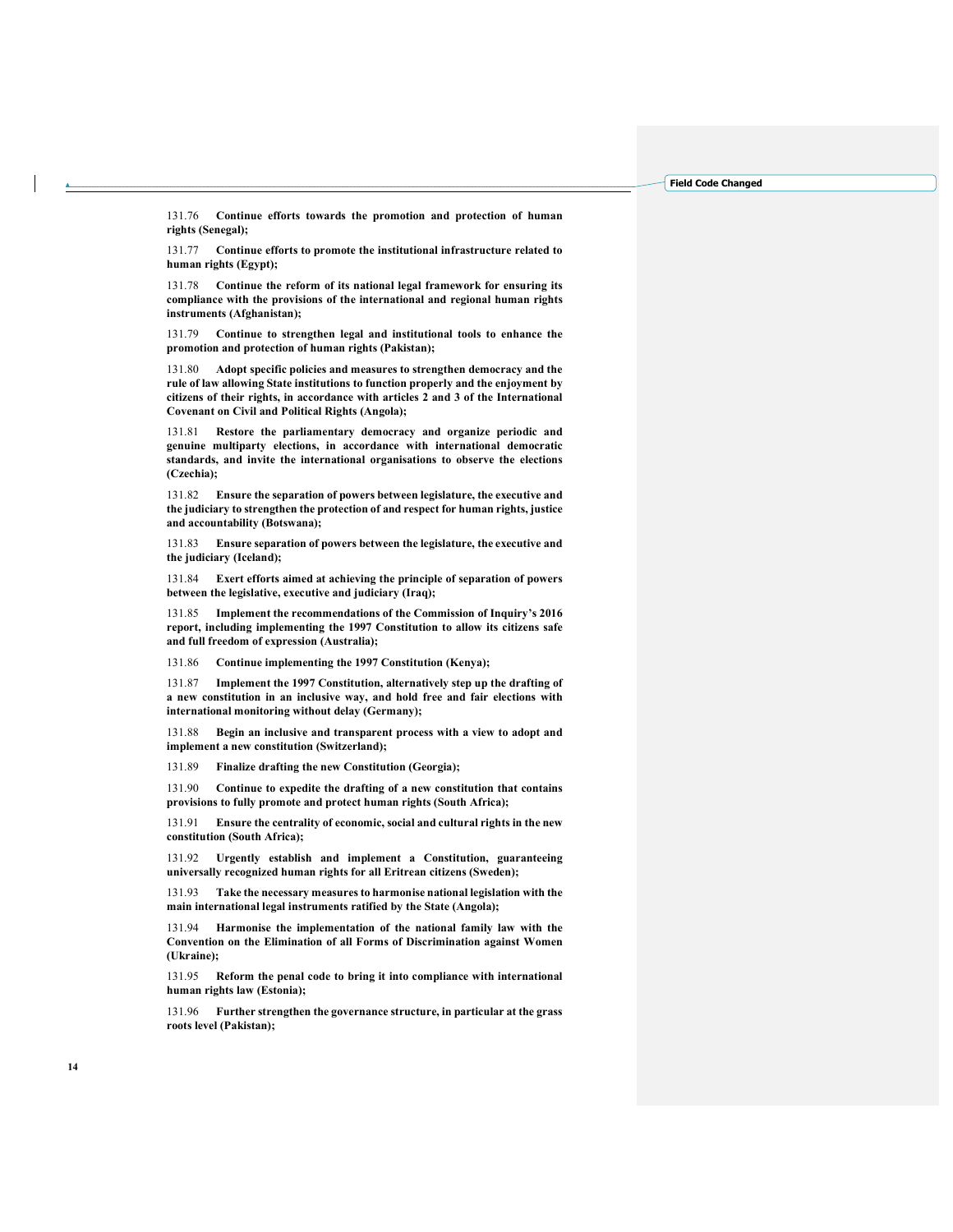131.97 Set up a national mechanism on implementation, reporting and follow up, covering accepted UPR recommendations (Haiti);

131.98 Establish a National Human Rights Institution in accordance with the Paris Principles (Chile);

131.99 Strengthen efforts to establish a national human rights institution in compliance with the Paris Principles (Iraq);

131.100 Set up a national human rights institution based on the Paris Principles as part of a new constitutional dispensation (South Africa);

131.101 Intensify efforts to establish a National Human Rights Institution in accordance with the Paris Principles (Indonesia);

131.102 Establish a National Human Rights Institution that is in line with the 'Paris Principles' in a timely manner (Seychelles);

131.103 Establish an independent national human rights institution, in full compliance with the Paris principles and properly staffed and funded (Togo);

131.104 Establish a national human rights institution in full compliance with the Paris Principles (Ukraine);

131.105 Continue efforts to promote national mechanisms for monitoring the protection of children's rights (Kuwait);

131.106 Take stringent measures to combat human trafficking and protect women's rights (Kuwait);

131.107 Promote national mechanisms for advancing the empowerment of women (Kuwait);

131.108 Introduce legislation that prohibits the use of forced labour, enforces reasonable time limits for national service and provides options for conscientious objection (Australia);

131.109 Set out and implement a clear, time-bound plan, as referenced in paragraph 14 of Eritrea's UPR submission, on reform of National Service, with updates every six months (United Kingdom of Great Britain and Northern Ireland);

131.110 Establish provisions for conscientious objections to military service and bring an end to indefinite, involuntary conscription for national service (Germany);

131.111 Allow civil service for conscientious objectors (Luxembourg);

131.112 End the practice of indefinite compulsory national service and ensure compliance of the conditions of national service with the ILO Convention on the Abolition of Forced Labour (Austria);

131.113 End indefinite national service, a system that equates to forced labour (Canada);

131.114 Take the necessary steps to end indefinite national service and begin a phased demobilization for those serving for more than the statutory 18 months (Netherlands);

131.115 End the practice of national service beyond the statutory 18 months and begin a phased demobilization (Norway);

131.116 Limit the duration of compulsory national service, prioritizing the protection of the rights and security of women and girls in this context (Republic of Korea);

131.117 Put an end to the indefinite national service, which is no longer justified since the normalization of relations with Ethiopia (France);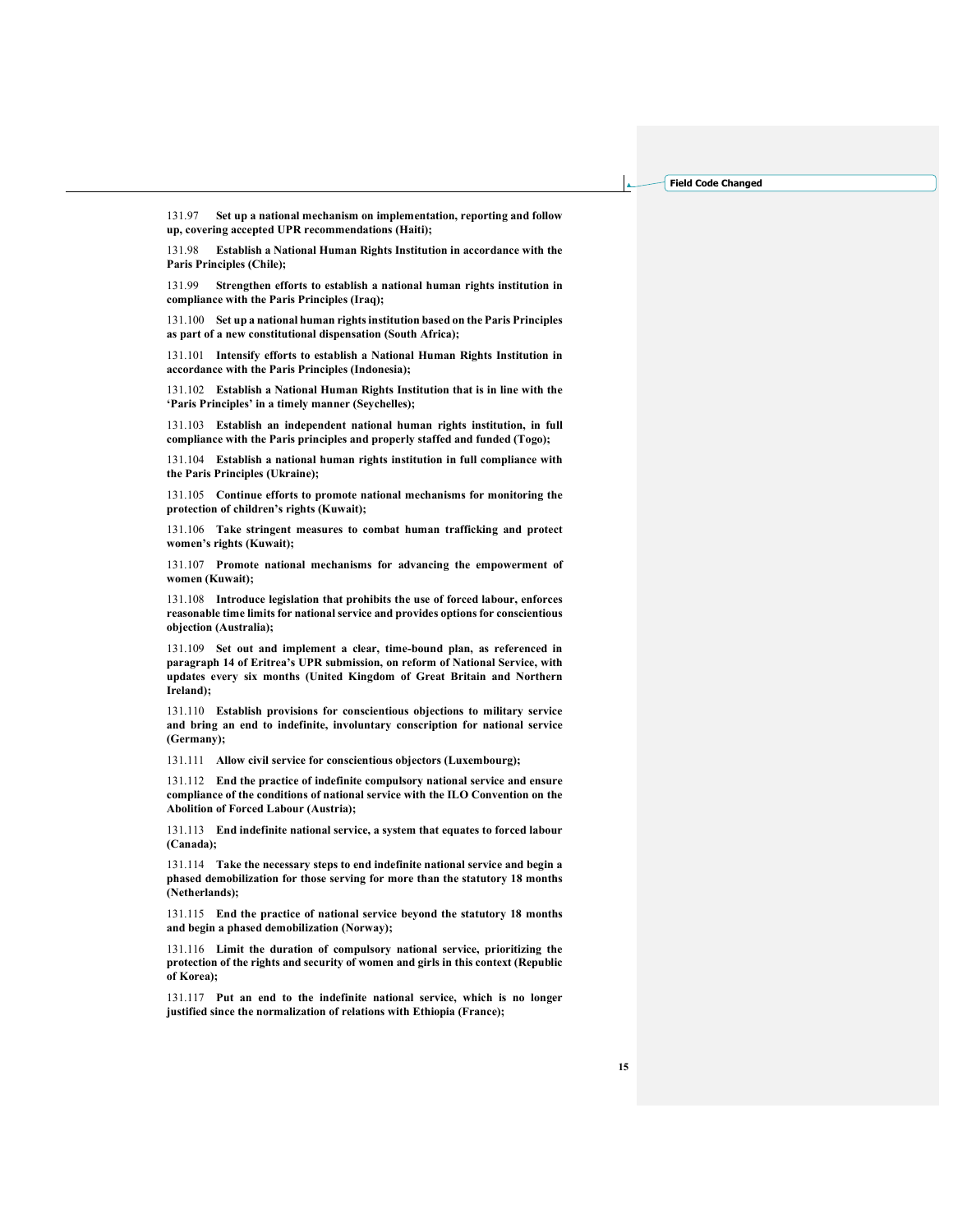131.118 Limit the duration of the mandatory national service to 18 months, suspending the indefinite national service (Costa Rica);

131.119 Limit the duration of compulsory national service to 18 months, as stipulated in the law (Slovakia);

131.120 Adhere to the proclamation that limits national service to 18 months, facilitate free enterprise and job creation to bring more employment opportunities outside of national service, and allow conscientious objection to military elements of national service (United States of America);

131.121 Limit the duration of compulsory national service to 18 months, as stipulated in the national law, and respect the minimum age for compulsory military training, set at 18 years (Italy);

131.122 Recognize the right to conscientious objection to military service in law and practice, end the practice of indefinite national service and allow substitute service for conscientious objectors (Croatia);

131.123 Prevent the recruitment of children into the military, and release all children underage in military service (Montenegro);

131.124 Put an end to the participation of minors in and to the indefinite duration of the compulsory military service (Spain);

131.125 Consider minimising the categories of citizens bound to national civil service and to strictly adhere to its terms (Ukraine);

131.126 Ensure that law enforcement is conducted with full respect for human rights (South Africa);

131.127 Take measures to ensure protection of land and property rights, including those of the foreign communities, as well as those of diplomatic and consular missions, pursuant to international standards (Greece);

131.128 Strengthen the initiatives to prevent and eradicate all forms of discrimination, particularly against girls, ethnic minorities and nomadic communities (Plurinational State of Bolivia);

131.129 Strengthen measures to eliminate stereotypes and harmful practices including through the adoption of a comprehensive strategy to achieve substantive gender equality (Rwanda);

131.130 Continue its endeavour to eliminate all forms of discrimination against children, particularly girls, ethnic minorities and nomadic communities (Islamic Republic of Iran);

131.131 Continue its endeavours to eliminate all forms of discrimination against women, girls and children (Myanmar);

131.132 Adopt specific measures to prevent and combat some forms of discrimination against girls, ethnic minorities and nomadic communities (Honduras);

131.133 Achieve gender parity in all sectors, including in decision making positions (Pakistan);

131.134 Repeal provisions that criminalize homosexuality (Iceland);

131.135 Streamline existing macro policies and programmes to make them more inclusive and sustainable (Zimbabwe);

131.136 Continue to enhance efforts aimed at sustainable socio-economic progress for its people (Bolivarian Republic of Venezuela);

131.137 Create congenial atmosphere for more engagement of the Diaspora in its socio-economic development (Bangladesh);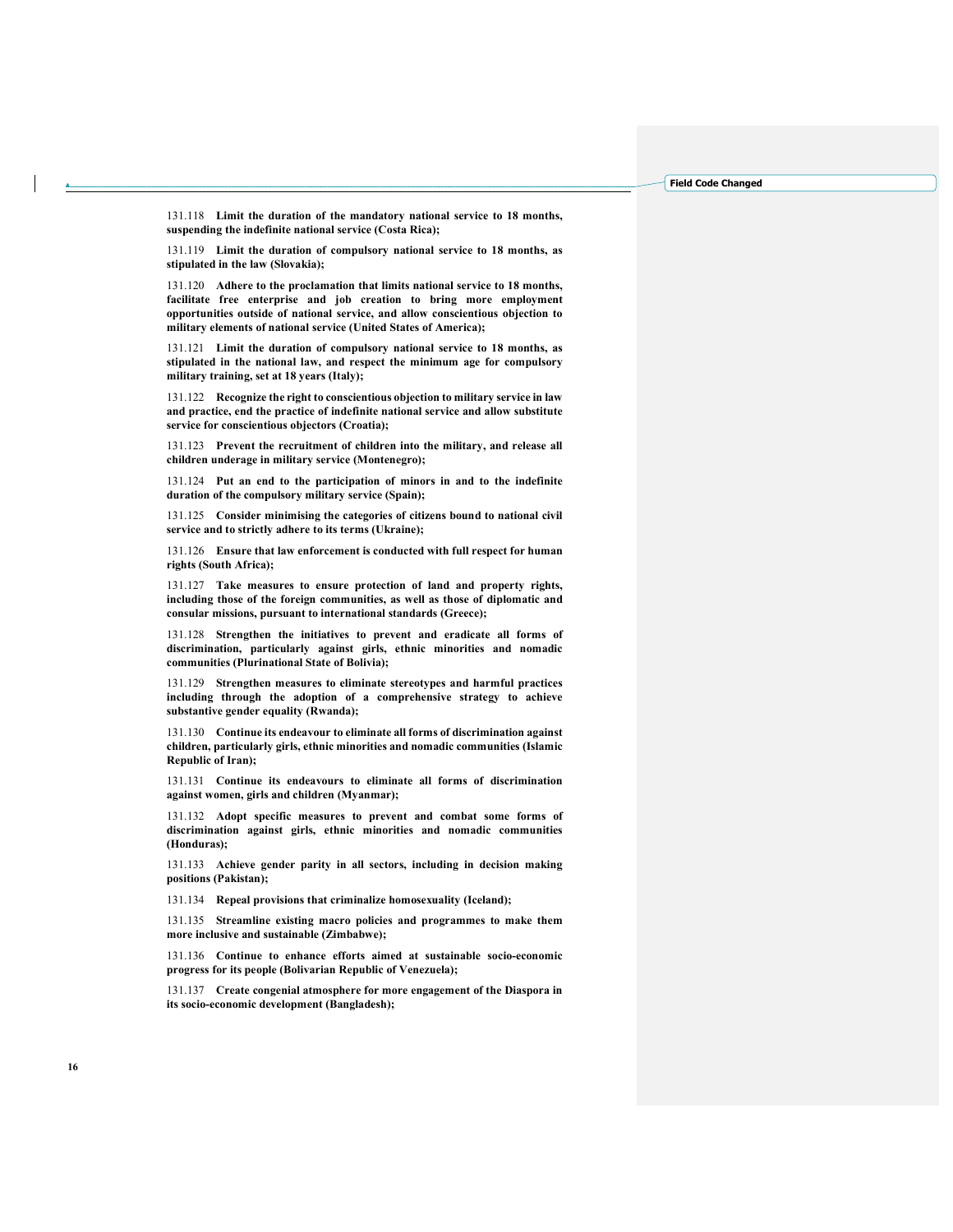131.138 Improve the country's tourist infrastructure, particularly in rural areas, in order to generate more income in the tourism sector for the benefit of the population (Haiti);

131.139 Continue programs for rural development and the development of tourism (Sudan);

131.140 Develop a National Action Plan for the implementation of the United Nations Guiding Principles on Business and Human Rights (Norway);

131.141 Strengthen social harmony and increase attention towards Eritrean heritage (Sudan);

131.142 Undertake steps aiming at the abolition of the death penalty (Armenia);

131.143 Abolish the death penalty and reduce the number of offences punishable with the death penalty (France);

131.144 Impose a moratorium on executions and abolish the death penalty (Iceland);

131.145 Cease persistent and endemic attacks, as well as the use of torture as an integral part of the systematic repression against civilian population (Greece);

131.146 Bring an end without delay to the practice of arbitrary arrest, detention and imprisonment by establishing the due process of law (Japan);

131.147 Put an end to the practice of arbitrary arrest and detention, release or bring before a court all persons detained without a charge and comply with international standards in the treatment of detainees (Austria);

131.148 Put an end to arbitrary detentions and free those detained for their religious beliefs (Spain);

131.149 End its practices of arbitrary arrests, indefinite detention, torture and ill-treatment of detainees (Canada);

131.150 Put an end to arbitrary arrests and prolonged detentions without charges and without trial, notably on political grounds (France);

131.151 Put in place measures to ensure that the rights to liberty, security and fair trial enshrined in the International Covenant on Civil and Political Rights are fully respected with regards to detainees (Seychelles);

131.152 Adopt a comprehensive policy and legislation criminalizing violence against women and girls, especially violence against women in the armed forces (Bulgaria);

131.153 Adopt a comprehensive strategy to eliminate all harmful practices including female genital mutilation (Ukraine);

131.154 Continue the efforts in fighting against female genital mutilation and child, early and forced marriage (Italy);

131.155 Strengthen the enforcement of measures to combat FGM, early marriage and child labour (Zimbabwe);

131.156 Adopt a comprehensive strategy to end female genital mutilation and early and forced marriage (Spain);

131.157 Enhance measures to eradicate female genital mutilation, child and forced marriages, investigating and punishing perpetrators of such acts and providing victims with assistance and compensation (Argentina);

131.158 Open all places of detention to organisations with expertise in the field, such as the ICRC (United Kingdom of Great Britain and Northern Ireland);

131.159 Continue its efforts aimed at improving the penitentiary system and protection of detainee rights (Georgia);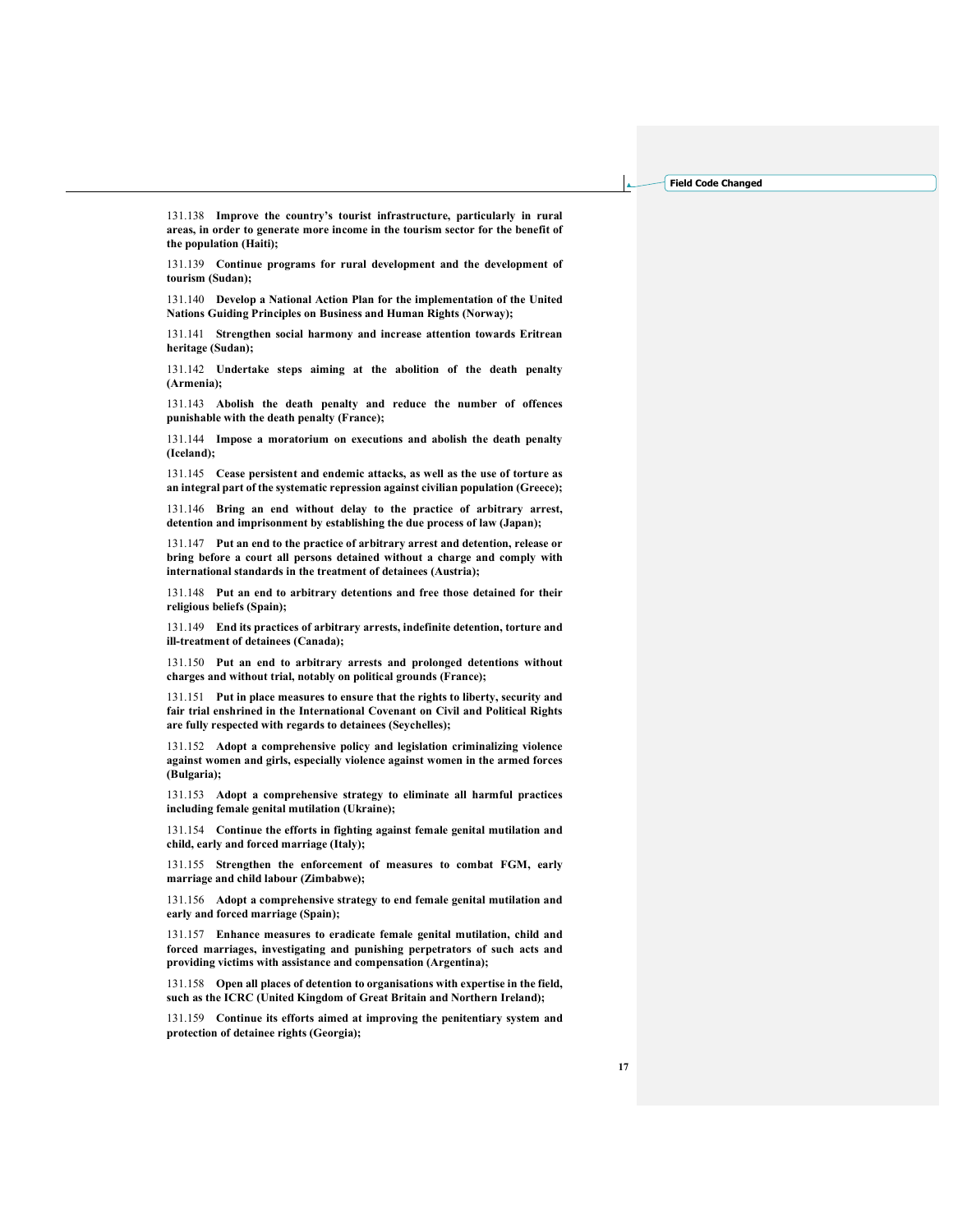131.160 Protect women in detention from violence particularly sexual violence and put them under the supervision of female guards in all places of detention (Zambia);

131.161 Put an end to the widespread use of sexual and gender-based violence against women and girls, in particular in detention facilities and in the context of national service and military training and bring those accused of such crimes to justice (Belgium);

131.162 Establish an independent, impartial and transparent judiciary (Estonia);

131.163 Strengthen the administration of justice through the implementation of national laws and institutional capacity building (Ethiopia);

131.164 Pursue its actions and initiatives aimed at reinforcing the administration of justice through the implementation of the new national codes, the strengthening of institutional capacities, as well as the bolstering of institutions and functions of governance (Benin);

131.165 Release or bring before a court all persons detained without a charge and respect international standards in the treatment of detainees (Sweden);

131.166 Ensure due process for all detainees and release those arbitrarily detained for political and religious reasons (United Kingdom of Great Britain and Northern Ireland);

131.167 Release or bring before a court all persons detained without a charge and respect international standards in the treatment of detainees and provide unlimited access to the ICRC to all detention facilities (Germany);

131.168 Release or bring before a court all persons detained without a charge (Norway);

131.169 Release unconditionally detained persons who have not been brought before a court, and improve conditions of detention and the prison system in general (Luxembourg);

131.170 Strengthen efforts to promote and protect rights of children, including through introduction of effective juvenile justice system (Bangladesh);

131.171 Establish a child-friendly juvenile justice system in full conformity with the relevant standards, promote alternative measures to detention of children and, where detention is unavoidable, ensure that detention of children is a measures of last resort and for the shortest possible time (Slovenia);

131.172 Establish a child- friendly justice system and ensure that children's detention conditions are in conformity with international standards (Zambia);

131.173 Establish a child-friendly juvenile justice system that is in full conformity with relevant international law (Liechtenstein);

131.174 Ensure that children aged between 16 and 18 years shall not be tried as adults and shall not be placed in detention together with adults (Hungary);

131.175 Adopt necessary measures to guarantee the fight against the impunity of those responsible for human rights violations and ensure reparations and assistance to the victims and their families (Argentina);

131.176 Ensure accountability for past and persistent human rights violations and crimes and release without delay all persons detained without trial and investigate all allegations of torture and ill-treatment in detention facilities and by the law enforcement agencies (Slovakia);

131.177 Improve the administration of the justice system by carrying out judicial and penitentiary reforms in order to ensure compliance with international human rights law (Norway);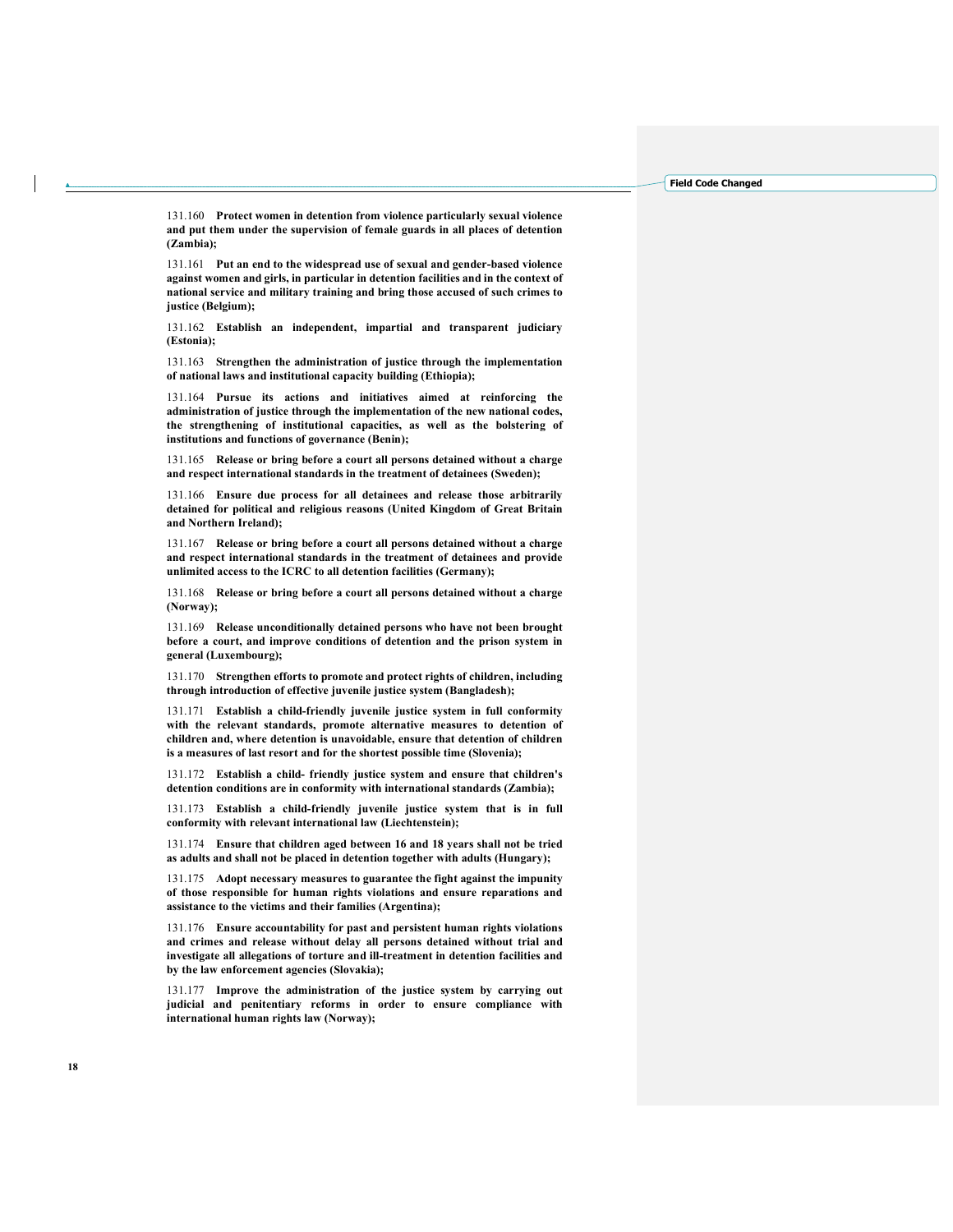131.178 Promote religious freedom and harmony (Pakistan);

131.179 Continue efforts aimed at respecting freedom of religion and belief (Iraq);

131.180 Ensure the full enjoyment of the right to freedom of religion or belief for all citizens in accordance with the constitution and international obligations (Italy);

131.181 Implement constitutional provisions and international obligations that protect the right to freedom of expression, peaceful assembly, association, and religion or belief, and expand opportunities for citizens to participate in their government (United States of America);

131.182 Review domestic legal provisions concerning religious groups and strengthen national legislation concerning freedom of religion and belief and ensure its free exercise (Germany);

131.183 Repeal administrative measures that restrict the freedom of worship of minority religions (Angola);

131.184 Take the necessary measures to improve the protection of religious and faith-based communities and ensure their protection from persecution by ending interference in religious practices and releasing all prisoners detained for their convictions and their religious practices(Canada);

131.185 Protect freedom of expression, peaceful assembly and association, as well as freedom of religion (Luxembourg);

131.186 Take concrete measures to ensure full respect for the rights to freedom of expression and opinion as well as freedom of religion or belief, including as it pertains to the press and other media (Sweden);

131.187 Bring the legislation on freedom of expression into compliance with the International Covenant on Civil and Political Rights and enable independent, diverse and pluralistic media (Estonia);

131.188 Review and amend legal and procedural barriers which may hinder the enjoyment of the rights of freedom of expression and access to information (Seychelles);

131.189 Undertake comprehensive reforms, such as repeal of Press Proclamation N° 90/1996 to allow for an independent media and a safe and enabling environment for journalists and human rights defenders, including by ensuring their protection against arbitrary arrest, harassment and intimidation (Ireland);

131.190 Remove severe restrictions placed on the freedom of press in accordance with Article 19(2) of the Constitution (Republic of Korea);

131.191 Allow a plurality of media and a genuine freedom of expression (Costa Rica);

131.192 Ensure that journalists and human rights defenders can exercise their right to freedom of expression, opinion and association and that appropriate follow up is given to cases of intimidation and harassment against them (Belgium);

131.193 Adopt all the necessary measures to ensure a safe environment for the exercise of freedom of expression for those who work to promote and protect human rights, including for human rights defenders and journalists, and investigate and punish all acts of violence against them (Argentina);

131.194 Adopt measures guaranteeing fundamental freedoms of journalists, civil society organizations and political parties (Spain);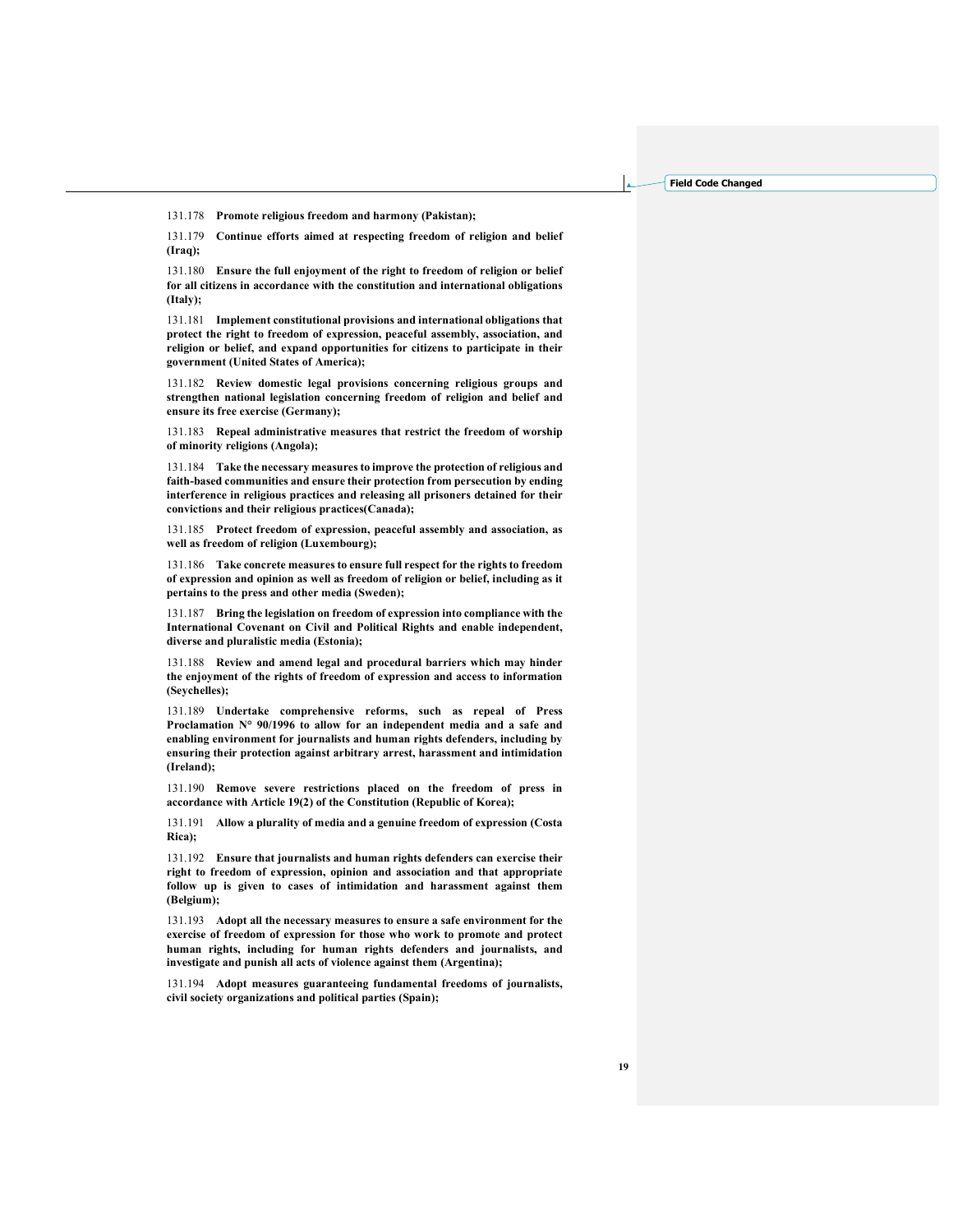131.195 Protect freedom of expression, lift the media censorship, release imprisoned journalists, and protect journalists and media workers from unlawful arbitrary detention (Czechia);

131.196 Ensure that journalists, human rights defenders and independent civil society organizations operate in a free and safe environment (Greece);

131.197 Allow all human rights defenders and civil society organizations to exercise their right to freedom of expression, opinion and association without threat or harassment (Slovenia);

131.198 Release without further delay all journalists detained arbitrarily, allow independent media to resume operating and let foreign media visit the country (Iceland);

131.199 Release political prisoners, including journalists and members of religious groups held on account of their beliefs or affiliations, and allow greater transparency into legal proceedings for those arrested (United States of America);

131.200 Ensure that women have equal representation in the Government, particularly at high levels of decision-making, in legislative assemblies, in the judiciary and in the civil service (Iceland);

131.201 Strive to achieve a gender balance in the state administration by increasing the number of women in decision-making institutions (Serbia);

131.202 Intensify the fight against trafficking in human beings, especially children (Serbia);

131.203 Strengthen efforts to combat human trafficking, particularly of women and children (Indonesia);

131.204 Adopt a law to combat people-smuggling and trafficking in human beings (Madagascar);

131.205 Strengthen policies on trafficking in persons, by extending special support to women and children (Islamic Republic of Iran);

131.206 Further strengthen policies and programs to combat trafficking in persons especially women and children (Philippines);

131.207 Continue efforts to combat human trafficking (Sudan);

131.208 Continue efforts to combat human trafficking (Egypt);

131.209 Continue to strengthen efforts to combat trafficking in persons, with a gender perspective and to provide free legal aid and support to women and child victims of trafficking, particularly unaccompanied children (Maldives);

131.210 Adopt a comprehensive legislation on trafficking in persons, with a gender perspective (Ukraine);

131.211 Not to relent in its efforts in combating child labour and human trafficking (Nigeria);

131.212 Continue to strengthen efforts to eliminate child labour, including addressing its root causes by raising public awareness (Maldives);

131.213 Continue the course of political and socio-economic reforms with a view to expediting the improvement of the standard of living and wellbeing of all citizens (Bulgaria);

131.214 Continue to promote economic and social development, implement the 2030 sustainable development agenda and improve people's standard of life (China);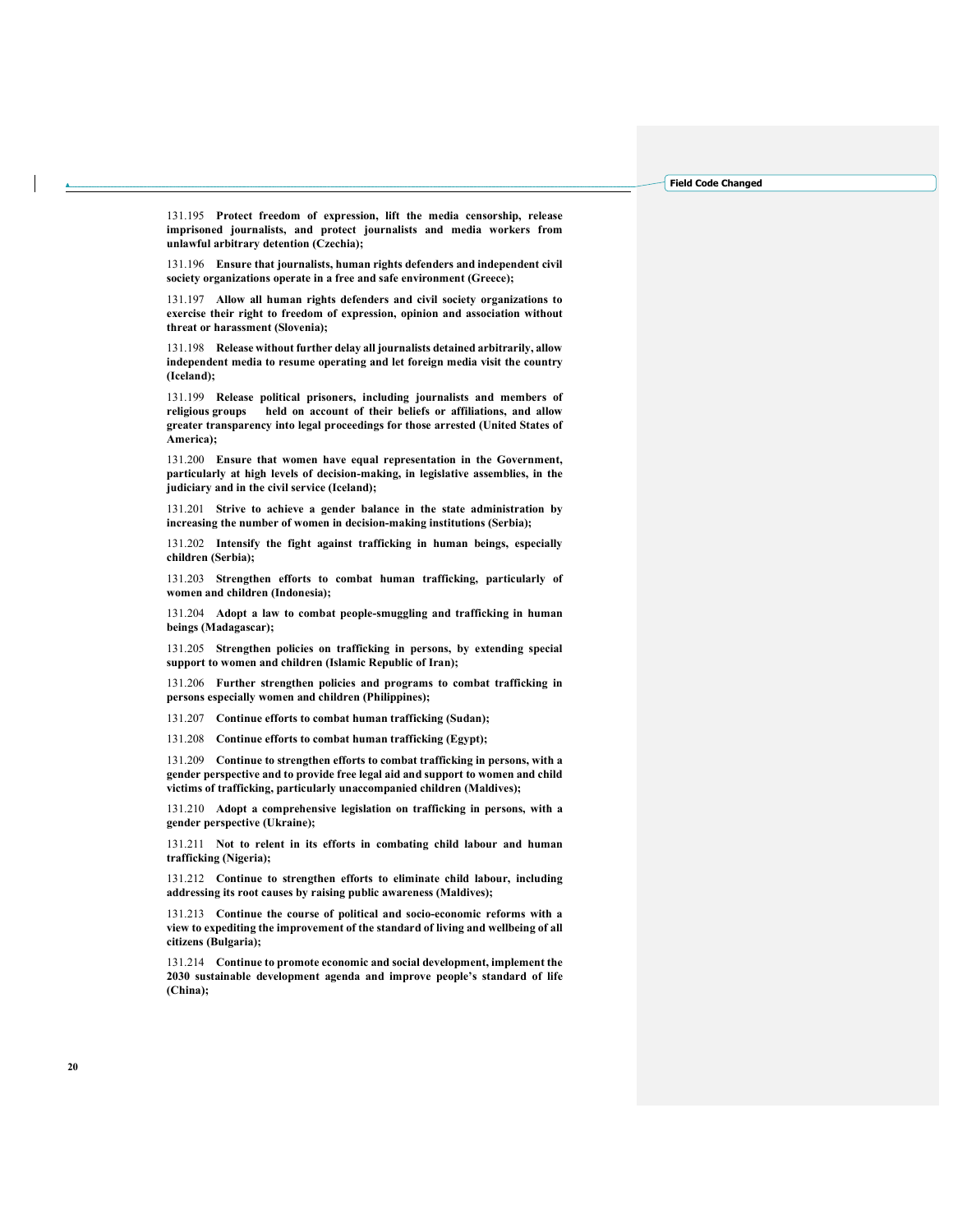131.215 Continue its efforts to address food shortages and malnutrition, in general, and access of women and children to adequate nutrition, in particular (Islamic Republic of Iran);

131.216 Ensure that all women and children have access to adequate nutrition, including by increasing efforts to address the food production shortages and seek international assistance to that effect (Portugal);

131.217 Continue efforts to reduce disparities between regions in terms of access to food, water and health services (Saudi Arabia);

131.218 Continue to support efforts to combat poverty and improve the standard of living (Libya);

131.219 Continue its efforts to adopt development policy to combat poverty and enhance human rights (Yemen);

131.220 Continue giving priority to actions for the eradication of poverty and child malnutrition, and for achieving food security (Cuba);

131.221 Continue to enact laws and regulations aimed at eliminating poverty and child malnutrition (Bahrain);

131.222 Proceed with the policy of the right of citizens to access agricultural land (Oman);

131.223 Continue to invest in the development of its public health system to increase medical coverage in the rural areas (Singapore);

131.224 Ensure access to education and basic health to all its citizens, particularly in rural areas (Pakistan);

131.225 Continue to provide quality health care (Bolivarian Republic of Venezuela);

131.226 Continue to improve health care facilities (India);

131.227 Continue making efforts to improve access to and quality of health care services, particularly in rural areas, including the expansion of literacy programs (Cuba);

131.228 Continue its efforts with relevant policy to prevent and control the non-communicable diseases and engage in experience sharing in this regard (Democratic People's Republic of Korea);

131.229 Revise the penal code so that women can access legal, safe, and voluntary termination of pregnancy; and guarantee the provision of the respective medical services (Iceland);

131.230 Continue to improve access to quality of education for all, in particular for vulnerable groups and persons living in remote areas (Bolivarian Republic of Venezuela);

131.231 Continue efforts to ensure a free compulsory primary education and enhance access to schools and quality education (Indonesia);

131.232 Continue efforts to have inclusive and compulsory education (Tunisia);

131.233 Redouble efforts and commitment in ensuring access to education for all its citizens (Nigeria);

131.234 Increase and strengthen access to education at all levels in rural and under developed areas, particularly for girls and young women (Afghanistan);

131.235 Develop a strategy to combat low school enrolment and academic success rates (Algeria);

131.236 Address the low rate of enrolment of girls in primary and secondary education (India);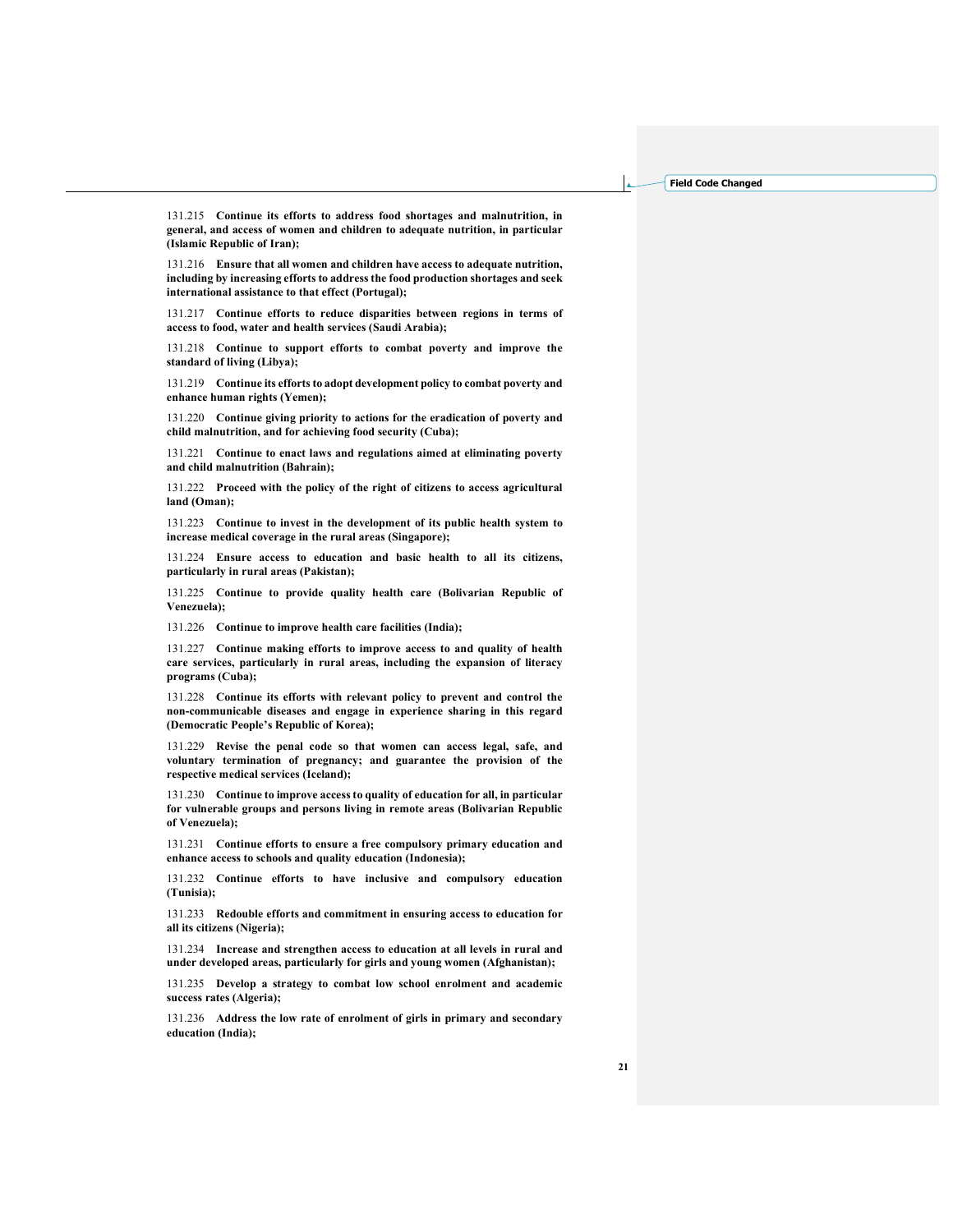131.237 Address the root causes of low rates of enrolment of children and young girls in schools and the problem of school completion (Saudi Arabia);

131.238 Consider adopting policies to address the causes of the low rates of enrolment in schools and completion of study, and make elementary education free and compulsory (Syrian Arab Republic);

131.239 Combat the root causes of low school enrolment rates, as well as guaranteeing free access to education (Costa Rica);

131.240 Further strengthen its efforts to provide full access to education for all children, particularly for girls in rural areas (Democratic People's Republic of Korea);

131.241 Continue its inclusive education programmes and policies, and take further measures to create support programmes for girls to be able to pursue higher level education (Myanmar);

131.242 Ensure that nomad communities' access to educational institutions and quality education is guaranteed and respected (Madagascar);

131.243 Further enhance the protection of the rights of women, children and other vulnerable groups, and continue to promote medical and health services, and education (China);

131.244 Formalize legislative actions to criminalize violence against women and children, especially in the domestic sphere, in educational institutions and in the context of national service, and make prevention efforts at national level (Mexico);

131.245 Intensify efforts to ensure full respect of fundamental rights of women and girls (Switzerland);

131.246 Effectively criminalize all forms of violence against women, including marital rape (Austria);

131.247 Take further measures to prevent violence against women (Japan);

131.248 Intensify capacity-building programs and awareness raising campaigns at the community-level on the elimination of all forms of violence against women and children (Philippines);

131.249 Continue efforts to combat violence against women and domestic violence (Tunisia);

131.250 Strengthen the National Union of Women of Eritrea by granting executive powers and allocating sufficient resources (Costa Rica);

131.251 Adopt and apply laws, policies or plans of action at national level to combat all forms of violence against children (Mexico);

131.252 Continue efforts to eliminate all forms of discrimination against all children both in law and in practice (Syrian Arab Republic);

131.253 Approve and apply laws, national policies or national action plans to address all forms of violence against children (Costa Rica);

131.254 Strengthen legislation aimed at protecting children from all forms of abuse and violence (Bahrain);

131.255 Support programmes aimed at ensuring the rights of children in the context of education and healthcare, especially orphans and children belonging to vulnerable groups (Libya);

131.256 Continue efforts to protect children's rights and set up appropriate strategies to combat child labour (Tunisia);

131.257 Continue efforts to combat marriage of minors (Tunisia);

131.258 Adopt an approach to disabilities based on human rights (Algeria);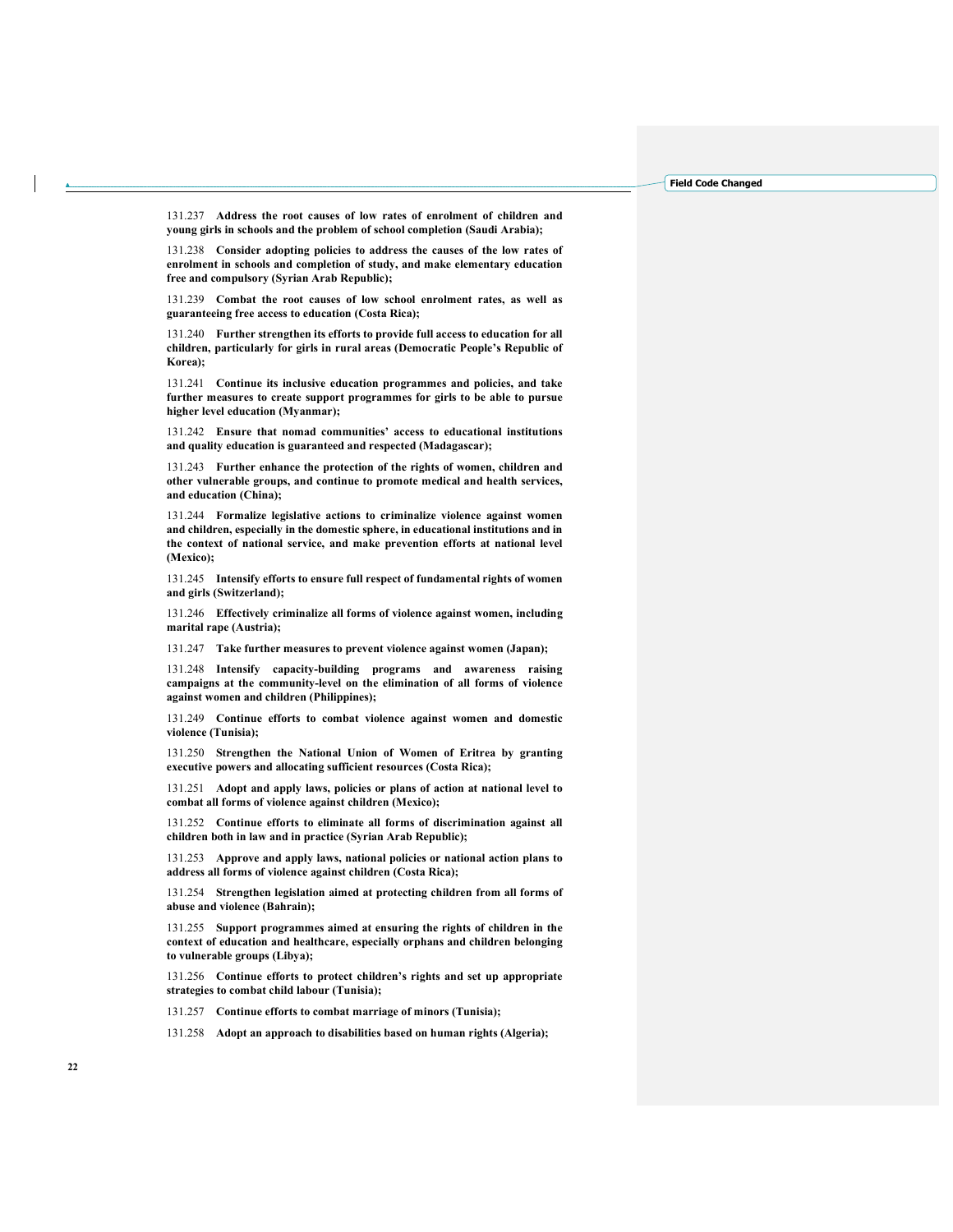131.259 Enhance access to education for children with disabilities by providing special needs education in more public schools including those in the rural areas (Singapore);

131.260 Review its migration policy in order to guarantee that Eritreans living abroad have the right to return to their country in safety, with dignity, and without being penalized (Mexico);

131.261 Guarantee that Eritreans are able to return to Eritrea in safety, with dignity and without fear of being penalized for having left Eritrea (Netherlands).

132. All conclusions and/or recommendations contained in the present report reflect the position of the submitting State(s) and/or the State under review. They should not be construed as endorsed by the Working Group as a whole.